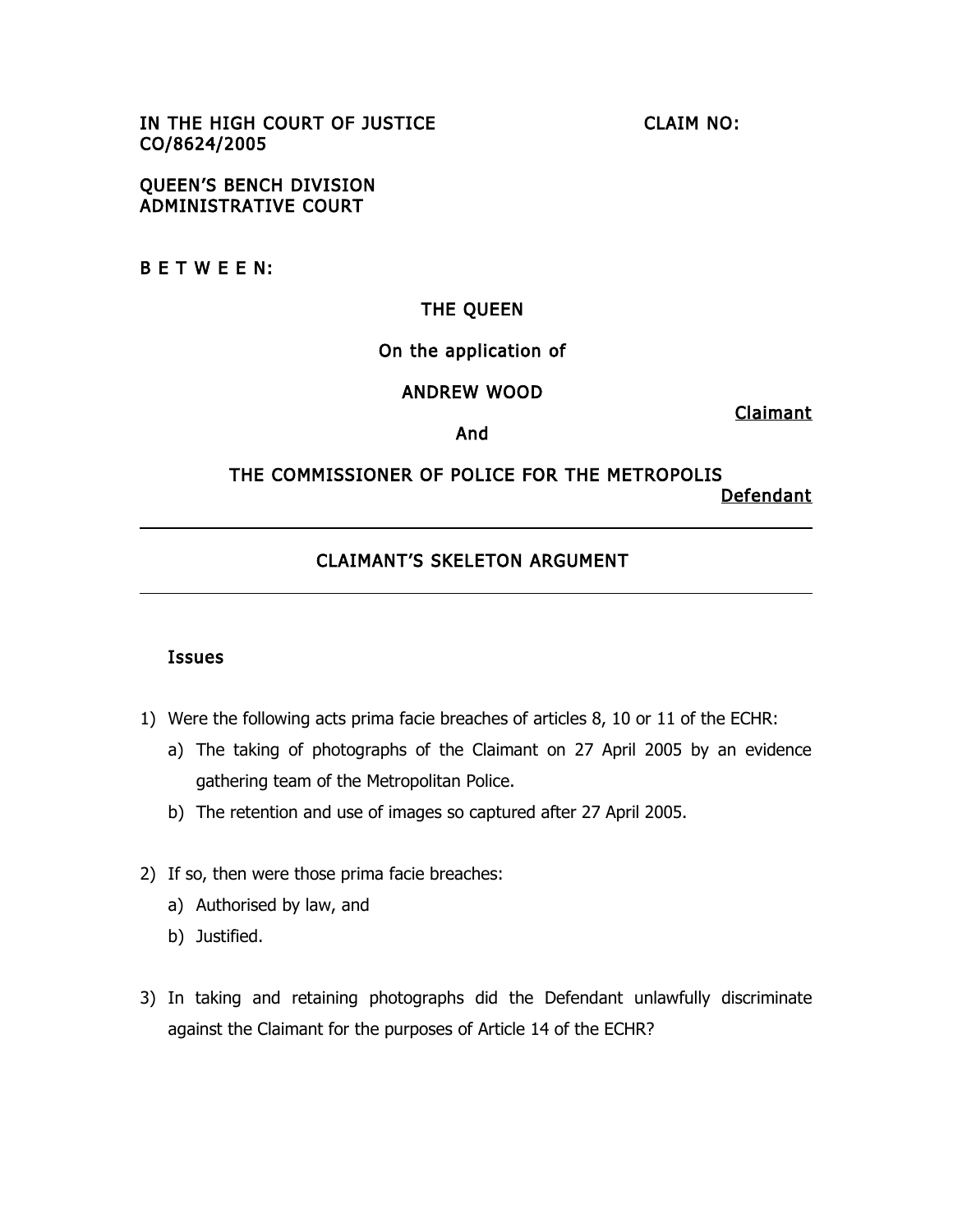4) This case relates specifically to the events of 27 April 2005 but that was an instance only of the application of a practice adopted by the Defendant as to overt photography of protestors and the retention of images. Unlike other forms of surveillance $^1$  $^1$  this practice is unregulated by statute.

## Background facts

- 5) At the time of the events giving rise to this application the Claimant was an employee of CAAT (Campaign Against Arms Trade). CAAT is an unincorporated association committed to campaigning against the arms trade by peaceful means. The Claimant has no convictions and has never been arrested as a result of his involvement in campaigning<sup>[2](#page-1-1)</sup>. The Defendant does not allege any specific intelligence linking him to criminal activity.
- 6) The Claimant attended the Reed Elsevier (Reed) AGM on  $27<sup>th</sup>$  April 2005. He had previously bought a share in the company. He attended with about 6 other people who were members of CAAT. He entered the meeting with one other person. The Claimant's purpose was to learn more about Reed's involvement with Spearhead Exhibitions Ltd (Spearhead), a subsidiary of Reed which runs the biannual Defence Systems Equipment International (DSEi) arms fair in London docklands, and to ask appropriate questions about Spearhead's activities.<sup>[3](#page-1-2)</sup>
- 7) The Defendant's case is that they had been informed, before the AGM, by Reed that a number of members of CAAT had bought shares and that in the past CAAT protesters had attempted to disrupt meetings and had been involved in "unlawful

<span id="page-1-0"></span> $<sup>1</sup>$  Such as covert surveillance pursuant to an authorisation under Part II of the Regulation of</sup> Investigatory Powers Act 2000 or photography at a police station or of people who have been subjected to certain powers such as stop and search (Police and Criminal Evidence Act 1984 s. 64 and 64B). The latter section was enacted after the Home Office Green Paper *Policing: Modernising Police Powers to Meet Community Needs (Aug 2004)* observed (para 6.12):

<sup>&</sup>quot;there is no statutory power to take a photograph of a suspect – excluding surveillance situations – outside the police station. With the increasing use of interventions outside the police station, such as street bail and fixed penalty notices, **it is important that powers to take a visual image are clear**".

<span id="page-1-1"></span><sup>&</sup>lt;sup>2</sup> Claimant's Statement para 1 p. 33

<span id="page-1-2"></span><sup>&</sup>lt;sup>3</sup> Claimant's Statement para 3, p. 33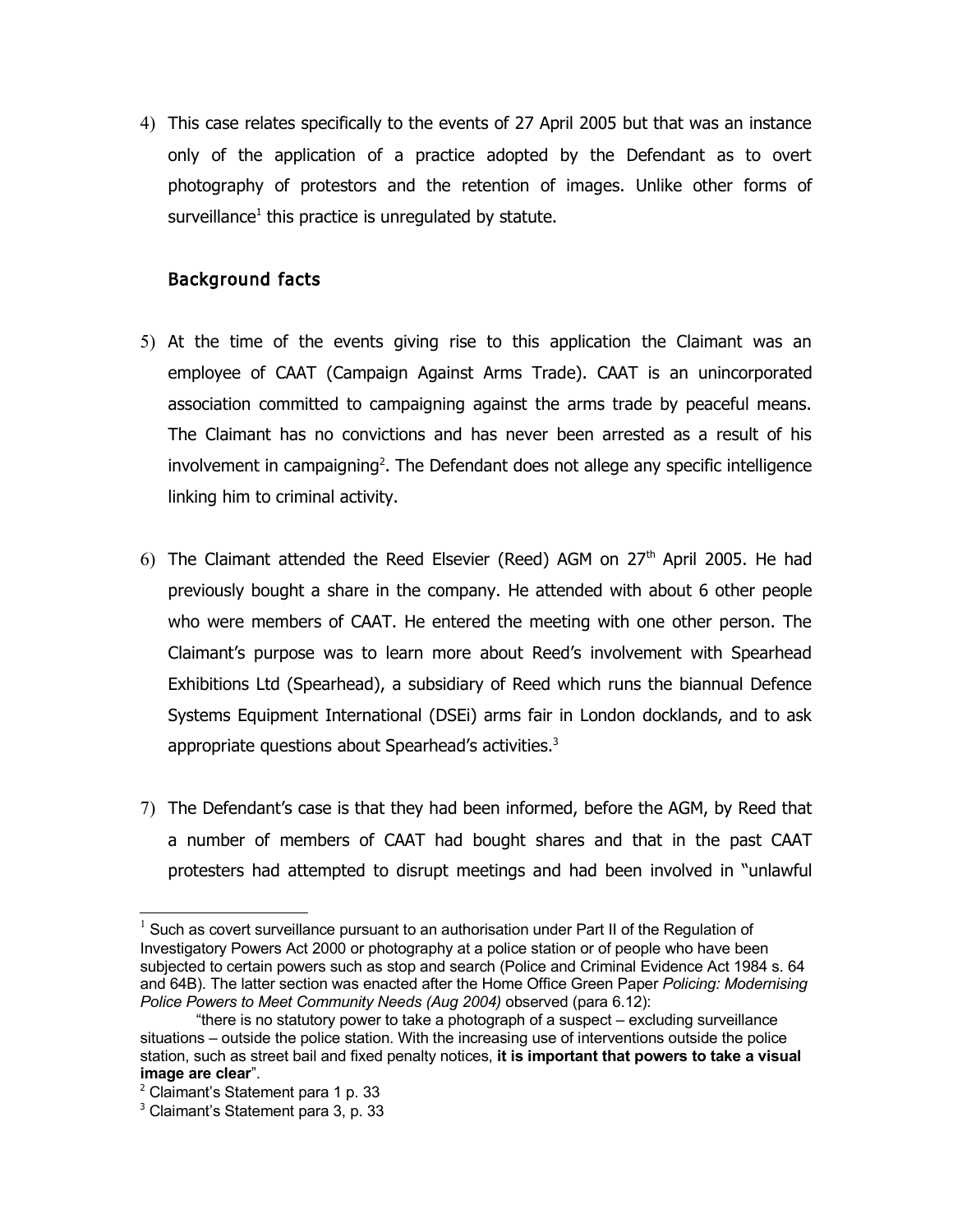activities".<sup>[4](#page-2-0)</sup> The dates and details of these unlawful activities are not specified. The Defendant had also been informed that a person with a "history of involvement in unlawful demonstrations", known as EA, had been nominated as a proxy voter at the AGM. $^5\,$  $^5\,$  $^5\,$ 

- 8) The Defendant decided to deploy two Forward Intelligence Trained teams (FIT) and one Evidence Gathering Team (EG). 1 Inspector, 3 sergeants and 21 constables were allocated to police the AGM. The EG comprised three officers and one photographer, and the two FIT teams were comprised of two and three officers respectively.<sup>[6](#page-2-2)</sup>
- 9) The object of the deployment is said to have been that "should disorder result or offences subsequently come to light, those guilty of an offence could be identified so that they could be arrested…[and] that if those individuals who might attend and commit public order or other offences at the DSEi fair in September could be identified in advance... that would help to police the DSEi event".<sup>[7](#page-2-3)</sup>
- 10) At the AGM two individuals (EA and RH) were ejected after chanting slogans. The Claimant asked a question which was answered by the directors $8$ . The Defendant does not claim that there was any other disturbance or unlawful activity at or in connection with the meeting and nothing with which the Claimant was concerned.
- 11) The Claimant left the AGM with another employee of CAAT, Ian Prichard. They spoke to KB, another member of CAAT and while they were doing so "a tall well built police officer" got out of a car on the other side of the road and started to take photographs<sup>[9](#page-2-5)</sup>. There is a dispute about how many images were taken. The Claimant's evidence is that the officer was taking photographs continuously.<sup>[10](#page-2-6)</sup> The

<span id="page-2-0"></span> $4$  AOS para 6; p. 124

<span id="page-2-1"></span><sup>&</sup>lt;sup>5</sup> Statement of CI Weaver, para 6, pp. 138 – 139.

<span id="page-2-2"></span> $6$  Statement of CI Weaver, paras 9 and 12, pp. 139 – 140.

<span id="page-2-3"></span><sup>&</sup>lt;sup>7</sup> Statement of CI Weaver, para 15, p. 140

<span id="page-2-4"></span><sup>&</sup>lt;sup>8</sup> Claimant's statement para 7, p. 35

<span id="page-2-6"></span><span id="page-2-5"></span> $9$  Claimant's statement para 9, p. 35. In fact this appears to have been a civilian employee Mr Williams but he wore a uniform on that occasion to identify him as a member of a police team.  $10$  P. 35.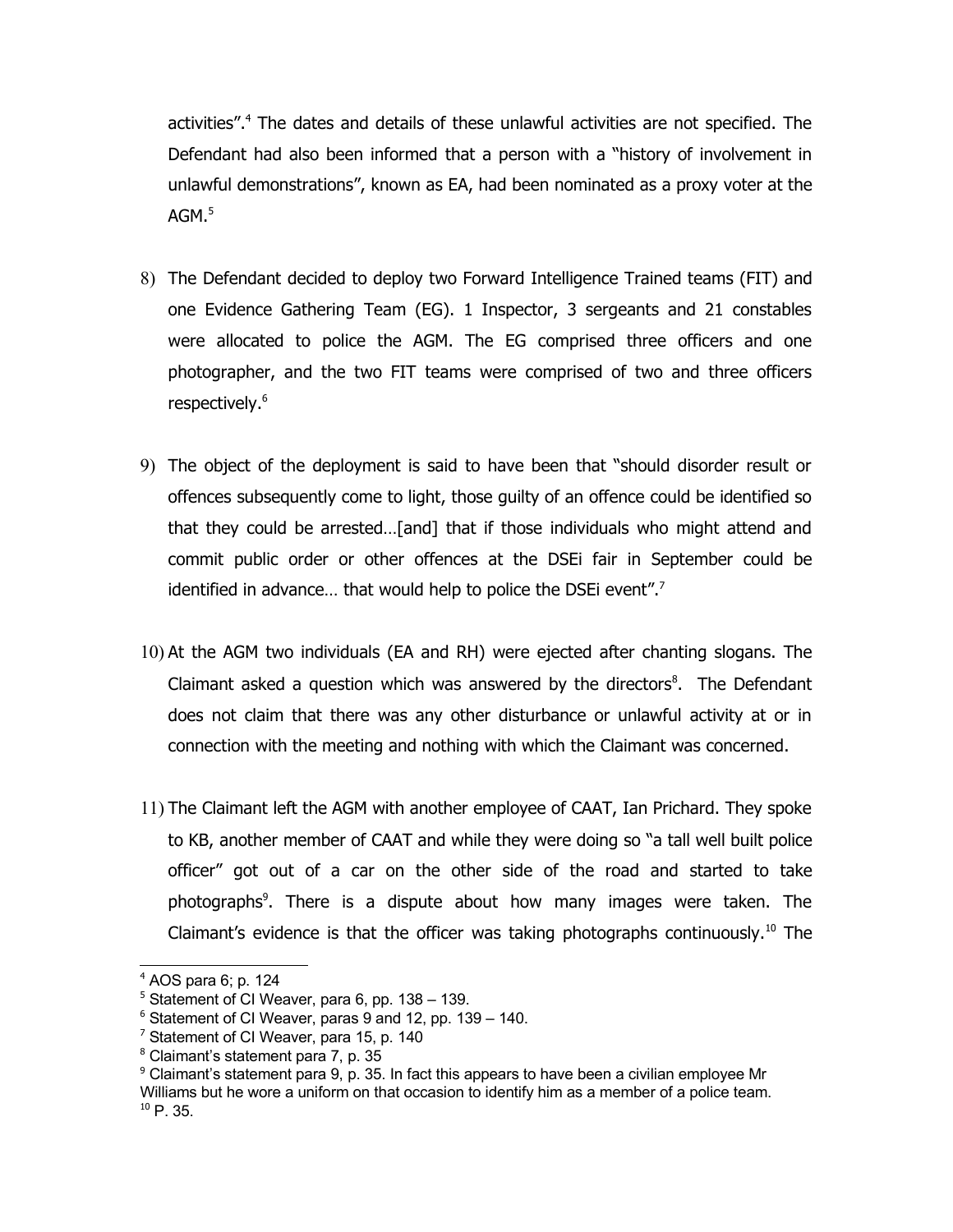Defendant says that only two photographs were taken of the Claimant but that a number of photographs were taken of IP who was with the Claimant.<sup>[11](#page-3-0)</sup> The Claimant's case is that this was from at most 2 metres away.<sup>[12](#page-3-1)</sup> The Defendant does not directly dispute this but claims only that the photographer "sought to keep a reasonable distance".<sup>[13](#page-3-2)</sup> The photographer did not explain what he was doing or why. Neither the Claimant nor IP asked.

- 12) The reasons given by the Defendant for taking the photographs have changed over time. The AOS and statements now claim that the Claimant was seen talking to  $EA^{14}$  $EA^{14}$  $EA^{14}$ and a direction was given to photograph him then. This account was not given in the Defendant's response to the pre-action protocol letter [p. 84] and the apparent justifications are examined in more detail below.
- 13) The Claimant started to walk away when he was being photographed. It is clear that he was then followed to the underground station but the Claimant's and the Defendant's accounts differ as to this.
- 14) The Claimant's case is that a police vehicle pulled up near them and that about 4 officers got out and stood near them. The Claimant believes that he was still being photographed at that time.<sup>[15](#page-3-4)</sup> IP was asked for his identity and what he was doing at the AGM. He answered and the Claimant was then asked the same questions. He did not answer but said that he was "going about his lawful business".<sup>[16](#page-3-5)</sup> IP and the Claimant were closely followed to the underground station by police who waited for a few minutes while they bought tickets.

<span id="page-3-0"></span> $11$  AOS para 17; although the response to the letter before action refers to photographs having been taken on "a number of occasions" and the evidence of the photographer, Neil Williams, is that he took "several images" but he has only exhibited "those in which the Claimant appears either alone, or together with others… It can be seen that there are only two clear front-on images of the Claimant" (statement para 6, pp. 156 – 157).

<span id="page-3-1"></span><sup>&</sup>lt;sup>12</sup> Claimant's statement, para 9, p. 35

<span id="page-3-2"></span> $13$  AOS para 17, p. 127; Neil Williams' evidence is that "I generally try to keep a safe distance from the subject and try not to invade their 'personal space'" (para 5, p. 156) and that "I believe I was on the opposite side of the road when I took the photographs" (para 7, p. 157).

<span id="page-3-3"></span><sup>&</sup>lt;sup>14</sup> Statement of PS Dixon para 9, p. 144; statement of PC Hesketh, para 5, p. 148; statement of PC Palfrey, para 7, p. 153).

<span id="page-3-4"></span><sup>&</sup>lt;sup>15</sup> Claimant's statement para 10, p. 36

<span id="page-3-5"></span><sup>&</sup>lt;sup>16</sup> Claimant's statement, para 11, p. 36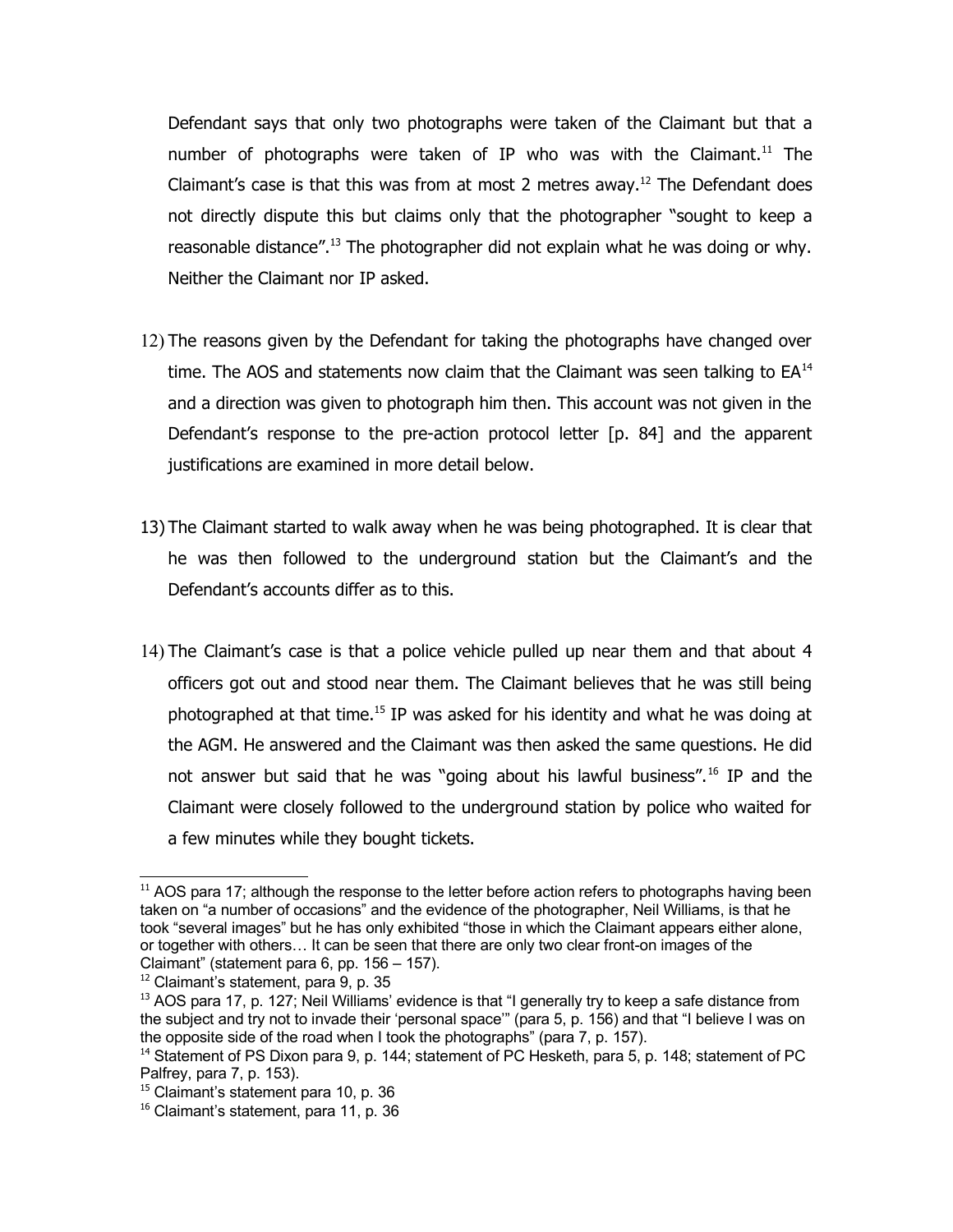- 15) The Defendant's account is that the Claimant and IP were asked by an officer in the EG team "politely" for their names, which IP gave and the Claimant did not. They were told they were free to go but the officer said he would like to ask about the AGM. They declined. The exchange is said to have been "amicable".<sup>[17](#page-4-0)</sup>
- 16) The Defendant says that the Claimant and IP were then followed by two members of the FIT team to the station (not 4 as in the Claimant's case). These two officers had followed the Claimant and IP from Grosvenor Square and caught up with them while the EG team were still talking to them.<sup>[18](#page-4-1)</sup> This is consistent with the Claimant's and IP's account that there were four officers, as well as the photographer.
- 17) The Defendant admits that after following the Claimant and IP to the tube station, a London Underground employee was asked to assist in identifying the Claimant by asking to see his travel card.<sup>[19](#page-4-2)</sup>
- 18) Pages 162-8 are a selection of the photographs taken on this occasion. They are said to be those images where the "Claimant appears either alone or together with others who are the main subject of the photograph".

## Subsequent use and retention of data

- 19) The Defendant's evidence now explains the way that the photographs are processed and stored as follows:
	- a) The original images are stored in RAW format and JPEG format and recorded onto three CD Roms. The Master CD Rom and a Working Copy are stored at the  $SCD4(3)$  Headquarters<sup>[20](#page-4-3)</sup>. SCD is the specialist crime directorate of the Metropolitan Police. SCD4 is the forensic services department.

<span id="page-4-0"></span><sup>&</sup>lt;sup>17</sup> Statement of PS Dixon, para 11, p. 145.

<span id="page-4-1"></span> $18$  Statement of PC Hesketh, paras  $7 - 10$ , p. 149

<span id="page-4-2"></span><sup>&</sup>lt;sup>19</sup> Statement of PC Hesketh, para 10, p. 149.

<span id="page-4-3"></span><sup>&</sup>lt;sup>20</sup> Statement of Neil Williams, para 13, p. 158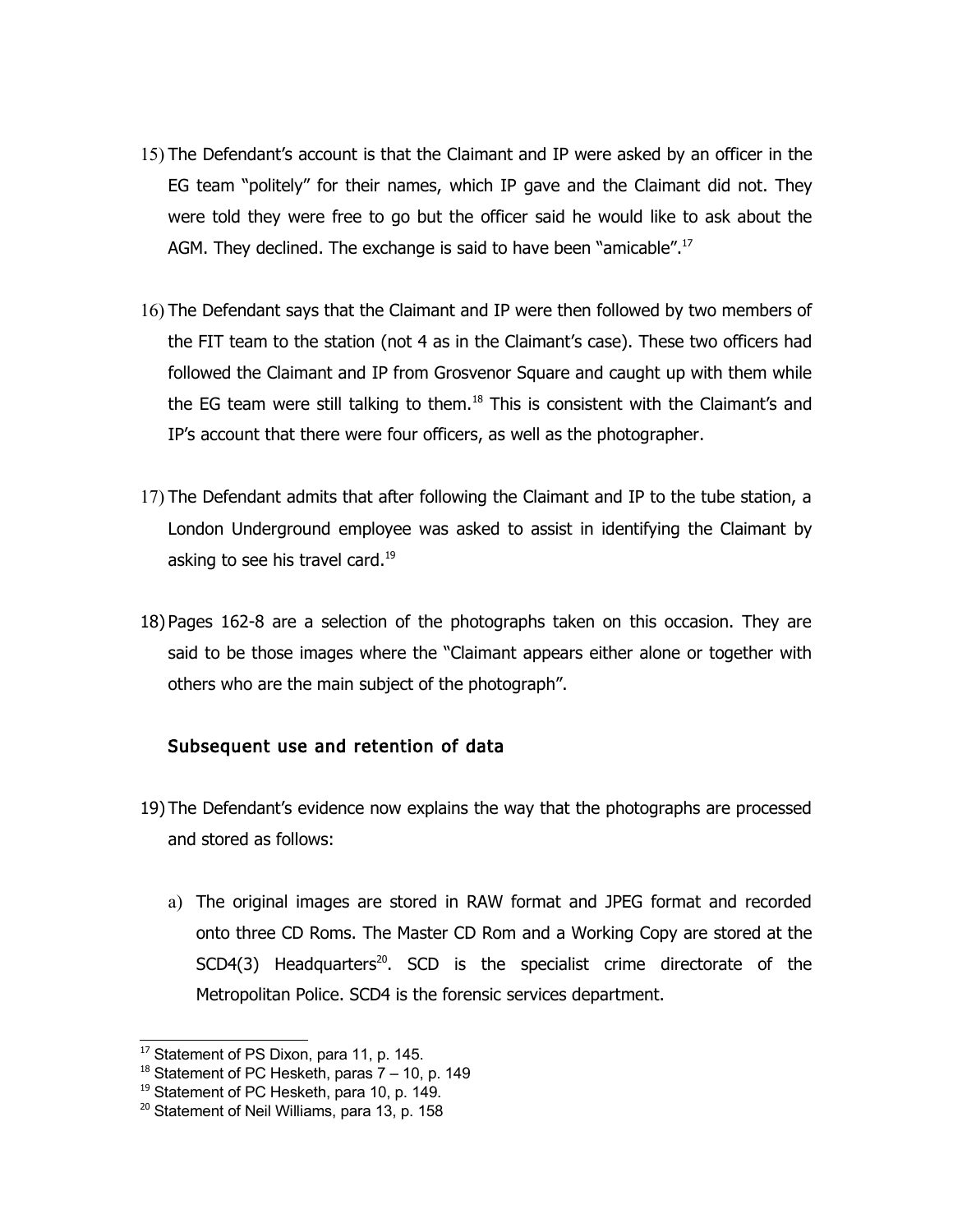- b) The third CD is used to produce a JPEG copy, of which one copy is stored at SCD4(3) Headquarters and one copy is forwarded to CO11 at New Scotland Yard<sup>[21](#page-5-0)</sup>. CO11 is the public order branch of the Metropolitan Police.
- c) There is no fixed point at which CD Roms of photographs stored at SCD4(3) Headquarters are destroyed; $^{22}$  $^{22}$  $^{22}$
- d) The information stored at SCD4(3) does not identify the subject of the photographs and cannot be retrieved by name. It can only be accessed by the branch of MPS which originally requested the photographs, in this instance, CO11. They will be made available only if a civil claim is made against the police, or if they are believed to provide evidence relating to a specific offence; $^{23}$  $^{23}$  $^{23}$
- e) The images forwarded to CO11 are reviewed after 12 months and are retained beyond that time if they have any ongoing significant intelligence value; $^{24}$  $^{24}$  $^{24}$
- f) Access to the images stored at CO11 is restricted and monitored and other MPS staff can only have supervised access to them; $^{25}$  $^{25}$  $^{25}$
- g) If it is thought that individuals who have been photographed are likely to attend a future event and commit offences, their photographs will be circulated to Officers attending that event, usually printed on a sheet with other photographs, but only with a code to identify the image and not the name of the individual. The sheets are destroyed after a given event. $26$  The Defendant's evidence does not expressly confirm this but an example of the kind of sheet referred to is at 31.
- 20) Some processing of the images of the Claimant was carried out and he was identified in the photographs. $^{27}$  $^{27}$  $^{27}$  The evidence does not establish how this was done. The Defendant's case is that images of the Claimant would have been unlikely to have been retained after the DSEi exhibition in September 2005 if he had not brought this claim.<sup>[28](#page-5-7)</sup> It is not known how his non-attendance at that event was

<span id="page-5-0"></span> $21$  *Ibid* 

<span id="page-5-1"></span><sup>22</sup> *Ibid,* para 15, p. 159

<span id="page-5-2"></span><sup>23</sup> *Ibid,* paras 16 – 17, pp. 159 – 160.

<span id="page-5-3"></span><sup>&</sup>lt;sup>24</sup> Statement of Superintendent Gomm, para 12, p. 172.

<span id="page-5-4"></span><sup>&</sup>lt;sup>25</sup> Statement of Superintendent Gomm, para 14, p. 173

<span id="page-5-5"></span><sup>&</sup>lt;sup>26</sup> Statement of Superintendent Gomm, para 14, p. 173

<span id="page-5-6"></span><sup>&</sup>lt;sup>27</sup> Acknowledgement of service, para 22

<span id="page-5-7"></span><sup>&</sup>lt;sup>28</sup> Statement of Superintended Gomm, para 13, p. 173.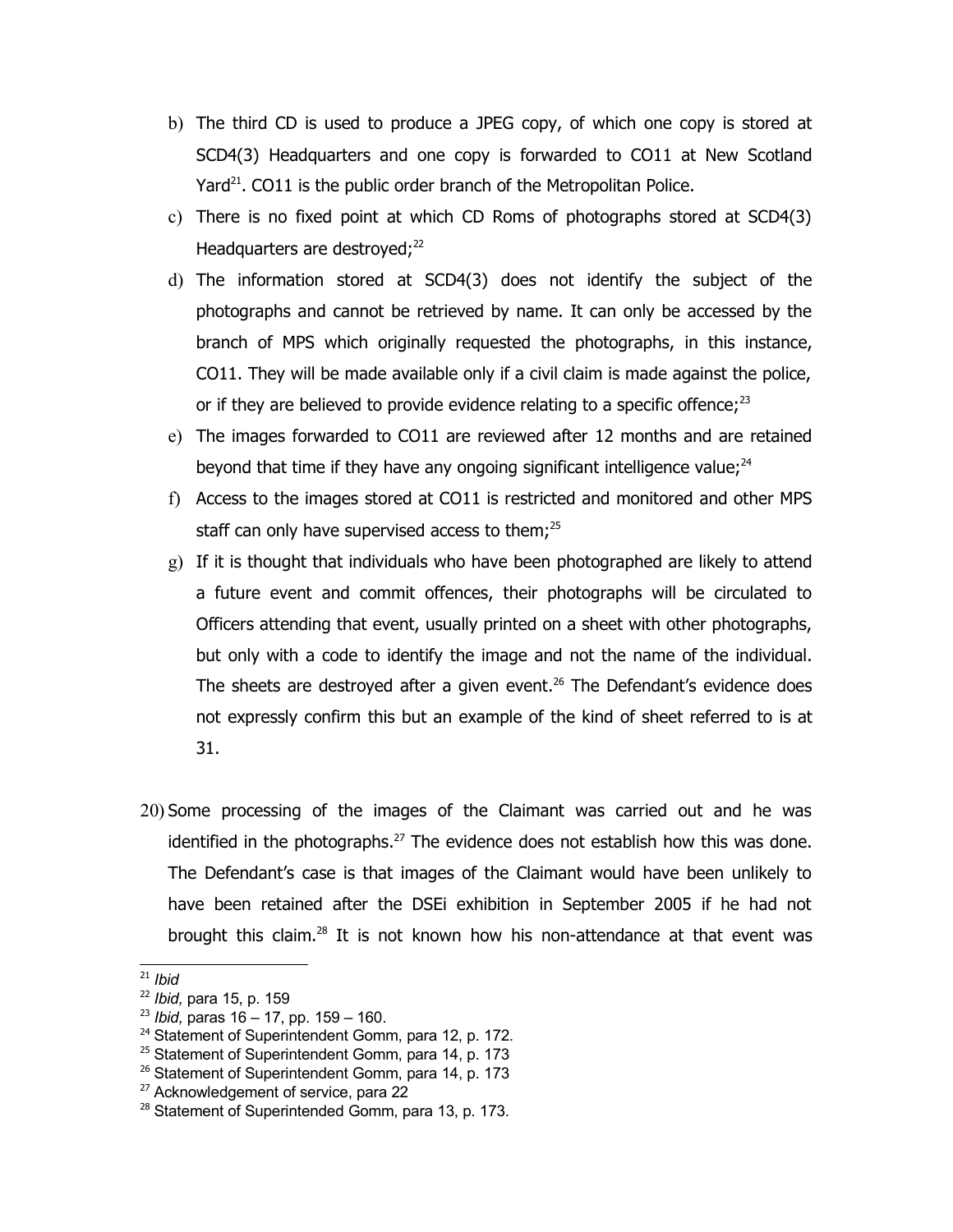verified, nor is it known whether he was included on a sheet like that at 31 at the time of the DESi arms fair.

## The Defendant's policy

- 21) Similar action to that taken against the Claimant has been taken in relation to others involved in protest activity including arms-trade protesters and legal observers at demonstrations. The techniques used are described by Alex Gask in his statement at p.  $41 - 42$  (para 8-12) and typically involve the use of repeated close range photography that the participants find intimidating. The Defendant has a general policy on overt photography [pp 55 - 57] but this is subject to standard operating procedures that "must be read in conjunction with" it. Access to these procedures has been denied on the grounds that their disclosure would prejudice future police operations<sup>[29](#page-6-0)</sup>. The Defendant's evidence is that the operating procedures they contain no additional guidance as to the circumstances in which overt photography will be used.<sup>[30](#page-6-1)</sup>However, it is not clear whether it provides any further information about how images will be retained or used.
- 22) The purpose of the policy is described as being to allow the use of overt filming and photography "to prevent offences, reduce the fear of crime and reassure the public, gather evidence and intelligence, and identify offenders, whilst maintaining the support of the community". The policy states that overt filming/photograph "*may be* used to record identifiable details of subjects suspected of being involved in crime or anti-sociable behaviour such as facial features, visible distinctive marks e.g., tattoos, jewellery, clothing and associates for the purposes of preventing and detecting crime and to assist in the investigation for all alleged offences" [p. 56]. Additionally, it may be used to record officers' actions.
- 23) The policy additionally requires that filming and photography be used overtly by uniformed officers in marked vehicles, and that "When a pre-planned deployment is

<span id="page-6-0"></span> $29$  Pp. 80 – 82

<span id="page-6-1"></span><sup>&</sup>lt;sup>30</sup> Statement of Superintended Gomm, p. 174.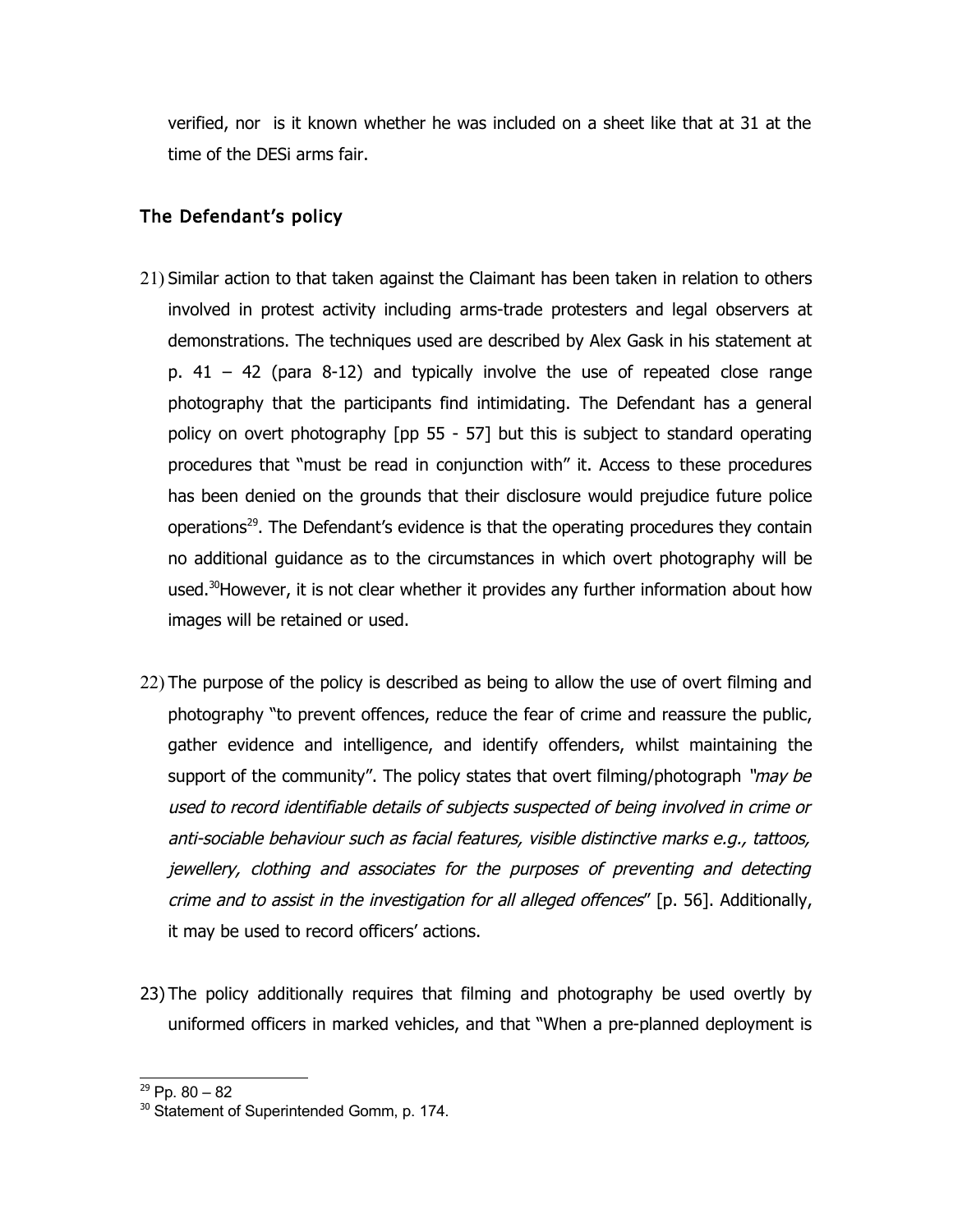authorized officers must be able to clearly state the reasons for the filming or photography and provide a copy of an explanatory leaflet" [p. 56].

#### Article 8 ECHR

24) The Claimant's case is that there was a prima facie breach arising from:

- a) The circumstances and manner in which the photographs were taken and
- b) Their subsequent retention and use.

Further, neither interference was justified under Article 8(2) in that the interference was not in accordance with the law and, even if it was, was not proportionate to the aim pursued.

#### Taking of the photographs

- 25) In granting permission, Sedley LJ observed: "The ECHR decision in Von Hannover reinforces the submission that deliberately photographing an individual, albeit in a public place, is a prima facie invasion of their right to privacy, especially where it is the state that does it." [p.180].
- 26) Photography in a public place can involve a *prima facie* breach of Article 8 if the manner in which the photograph is taken (or other information is obtained) intrudes into the Claimant's "inner circle" (*Friedl v Austria* 23 EHRR 83 at para 49). In *Von* Hannover, the Court was mainly concerned with the publication of covertly obtained photographs. However, at paragraph 68 it also drew attention to the context in which they were taken:

"The Court finds another point to be of importance: even though, strictly speaking, the present application concerns only the publication of the photos and articles by various German magazines, the context in which these photos were taken – without the applicant's knowledge or consent – and the harassment endured by many public figures in their daily lives cannot be fully disregarded…"

27) Regard must also be had to whether the photographs relate to private or public matters and the use to which the material was intended to be put (*Von Hannover* at para 52), but these are indicators only and are not conclusive. The decision of the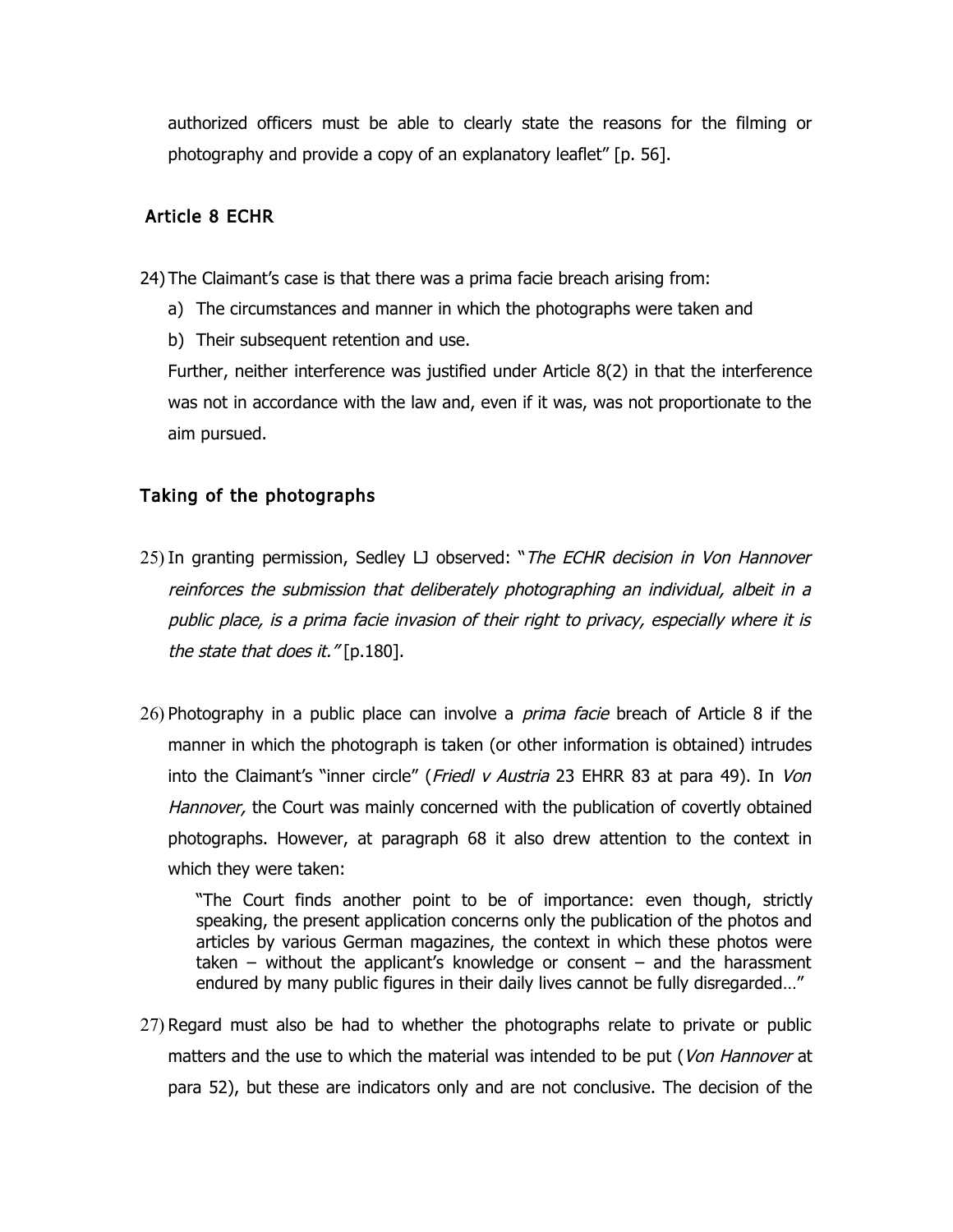Court in *Von Hannover* has extended the scope of the Article 8 concept of "privacy" in the public sphere, $31$  such that it now includes such apparently "public" activities as "family holidays or expeditions...outings or games with one's children" $^{32}$  $^{32}$  $^{32}$ .

- 28) It is now accepted that the important question is not whether the occasion was a "public" or "private" one but as to how far the "zone of interaction" with others, which falls into the concept of private life, even when conducted in a public place, extends. In the case of "ordinary individuals", this private zone is greater in the public sphere than in the case of a "public figure" (Sciacca v Italy (2006) 43 EHRR 20). In every case, it is a question of fact and degree (Murray (by his litigation friends Murray and another) v Express Newspapers plc and another [2007] EWHC (Ch), Patten J).
- 29) In PG and JH v United Kingdom (App. No 44787/98), the Court explained the distinction in this way:

"There are a number of elements relevant to a consideration of whether a person's private life is concerned in measures effected outside a person's home or private premises. Since there are occasions when people knowingly or intentionally involve themselves in activities which are or may be recorded or reported in a public manner, a person's reasonable expectations as to privacy may be a significant, although not necessarily a conclusive, factor. A person who walks down the street will, inevitably, be visible to any member of the public who is also present. Monitoring by technological means of the same public scene (for example, a security guard viewing through closed-circuit television) is of a similar character. Private life considerations may arise, however, once any systematic or permanent record comes into existence of such material from the public domain." (para 57).

30) Case such as Peck and PG only go so far as to suggest that there is no breach resulting from ordinary observation or analogous, contemporaneous monitoring in a public place, this being the kind of activity that anybody venturing out in public accepts may happen. Part of the reason why the photographing of the applicant in Friedl did not involve a breach of Article 8 was that he was not identified in the photographs. In determining whether the taking of the Claimant's photograph

<span id="page-8-0"></span><sup>31</sup> See the discussion by Eady J in *McKennitt v Ash* [2005] EWHC 3003 (QB), [2006] IP & T 605, [2006] EMLR 178, endorsed by the Court of Appeal at [2006] EWCA Civ 1714, and the discussion of that decision by Patten J in *Murray v Express Newspapers* (above).

<span id="page-8-1"></span><sup>32</sup> *Per* Patten J in *Murray* at para 45.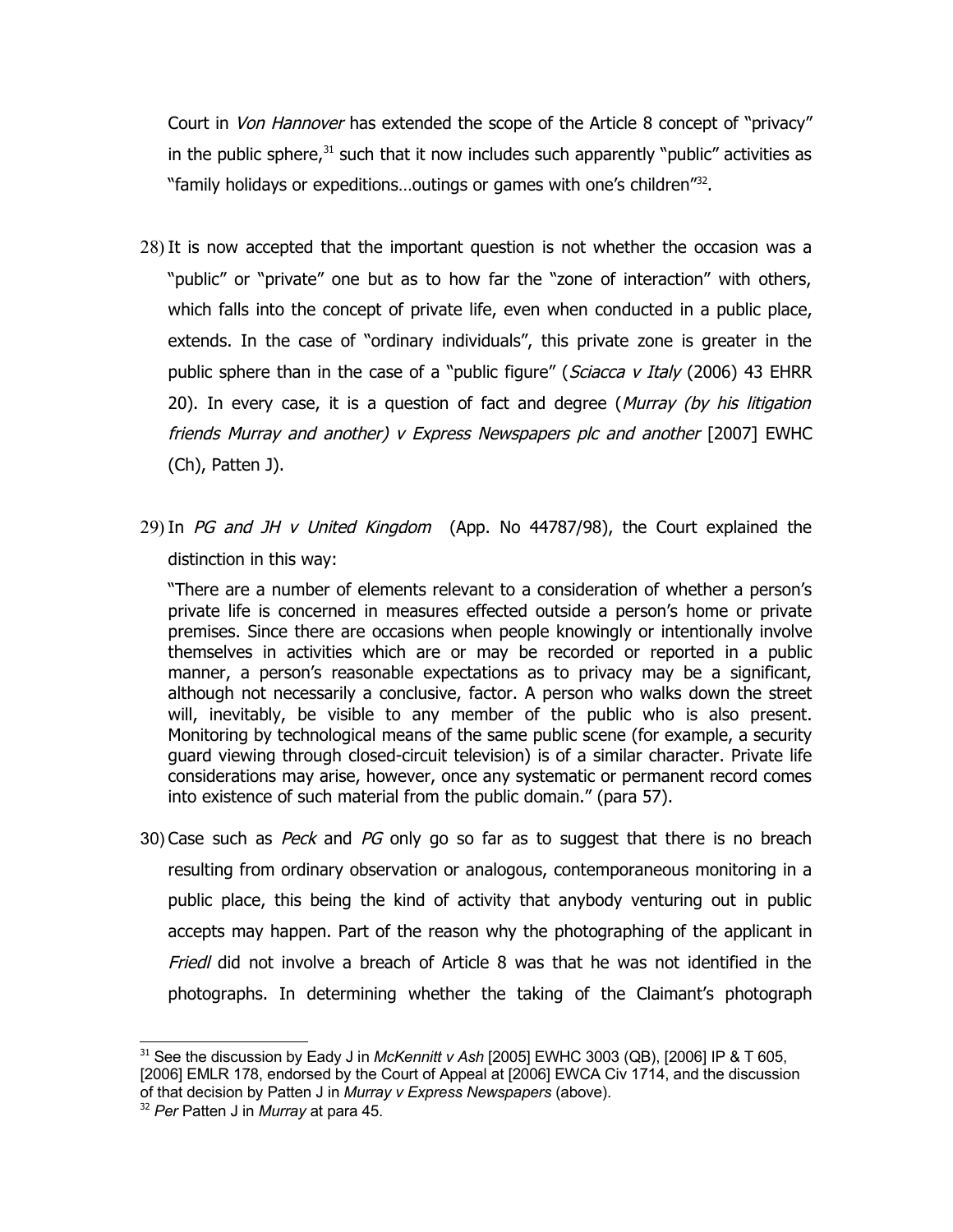interfered with his Article 8(1) rights, it is necessary to consider the whole circumstances.

- 31) Where the taking of the image itself is intrusive then that in itself is also a relevant factor. The passage cited in  $PG$  (above) does not address this but the Convention has consistently recognized a right to freedom from interference with a person's physical and psychological integrity<sup>[33](#page-9-0)</sup>.
- 32) The Claimant's article 8 complaint here must be seen in the context of the Defendant's whole course of conduct, including the taking of the photographs. Taken in this way the Defendant intruded far further into the Claimant's "inner circle" than was the case in Fried. In particular:
	- a) The Claimant was not incidentally included in a picture or captured by routine monitoring but was singled out as the specific object of police attention. This was emphasised rather than diminished by the fact that this happened in public and other people were not treated in the same way.
	- b) At the time that the photographs were taken the Claimant was not participating in any public demonstration and nor was he reasonably suspected of having committed any criminal offence.
	- c) The photograph was taken in circumstances where the Claimant reasonably feared that it would be used to identify him as a subject of particular concern to the police should he attend a similar event in the future. This fear has proved to be well founded.
	- d) The manner in which the photographs were taken was intrusive and interfered with the Claimant's physical and psychological integrity.
		- i) Photographs were taken at close range.
		- ii) More than one photograph was taken. Although it is the Defendant's case that only two photographs were taken of the Claimant, it is admitted that numerous photographs were taken of his companion and the Claimant could not have known at the time how many photographs were directed at him. It is the effect on him at the time which is relevant in this context.

<span id="page-9-0"></span><sup>&</sup>lt;sup>33</sup> See e.g. the discussion in Moreham: The right to respect for Family Life in the European Convention on Human Rights: A re-examination [2008] EHRLR 44 at 49-51.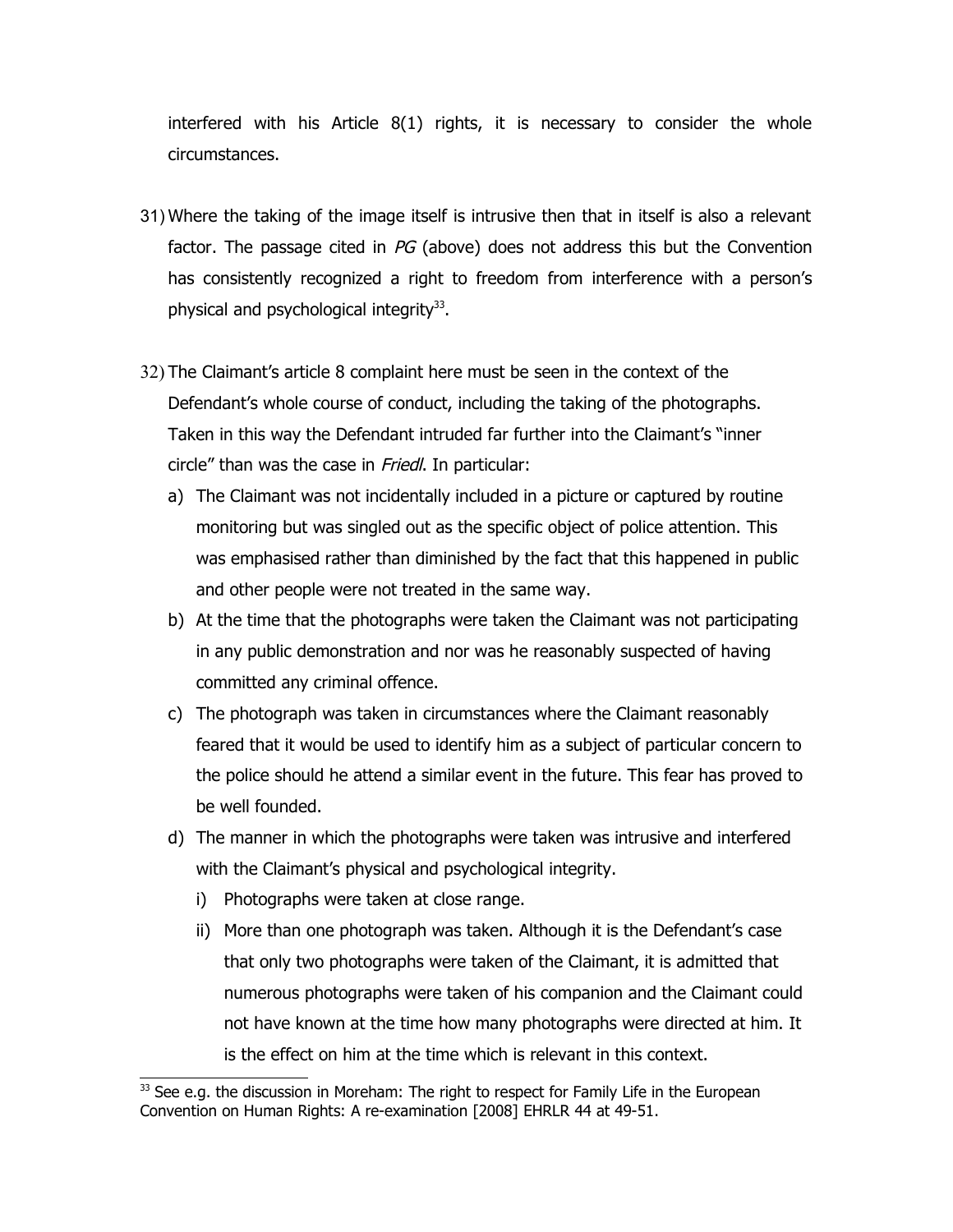- iii) Several uniformed officers were involved. Precisely how many is a matter of dispute, but it is clear that at one point at least four officers were present, in addition to the photographer.<sup>[34](#page-10-0)</sup>
- e) No explanation was given to the Claimant as to why photographs were being taken of him. It was the Defendant's officers who had singled the Claimant out for attention and the responsibility lies on them to explain their conduct. $35$
- f) The Claimant was followed by at least two officers to the underground station, a distance of about 400m.
- g) The Claimant was asked to provide details of his identity and was asked about the event he had attended. Questioning with a view to establishing a person's identity may amount to an interference with Article  $8(1)$  – *Freidl v Austria*. When the Claimant refused to give his name, attempts were made to obtain this covertly through the assistance of London Underground staff.
- h) The purpose of taking the photographs was to identify the Claimant.
- i) The photographs were taken with a view to their retention on a police database.
- 33) This goes far beyond the kind of incidental exposure to public gaze that everybody accepts when they go out in public. It is a significant intrusion calling for a justification.
- 34) The fact that the photographs were taken by police officers acting as agents of the state is also highly relevant to the question whether there was an interference with Article  $8(1)$ , as Sedley LJ observed in granting permission. It has been accepted that the photographing by the state without consent of individuals in custody *prima facie* interferes with Article  $8(1).^{36}$  $8(1).^{36}$  $8(1).^{36}$  The circumstances of the present case are more closely

<span id="page-10-0"></span><sup>&</sup>lt;sup>34</sup> Statement of PC Palfrey, paragraph 9, p. 153 and Statement of PS Dixon, para 11, p. 145.

<span id="page-10-1"></span> $35$  In particular, under the PACE Codes where a person is photographed under PACE s. 64A (see below), the officer is under a duty to inform the subject of the purpose of the photograph being taken and the purposes for which it may be disclosed, used or retained before taking the photograph (PACE Code D para 5.16). The Defendant's policy suggests that subjects should be given this information if they ask but that cannot be determinative against any obligation on the Defendant to volunteer the information.

<span id="page-10-2"></span><sup>36</sup> *Murray v United Kingdom* (1995) 19 EHRR 193 – photography of the applicant while detained in an army interrogation centre; *R v Loveridge (William); R v Lee; R v Loveridge (Christine)* [2001] EWCA Crim 973 – filming of defendants in the Magistrates' Court.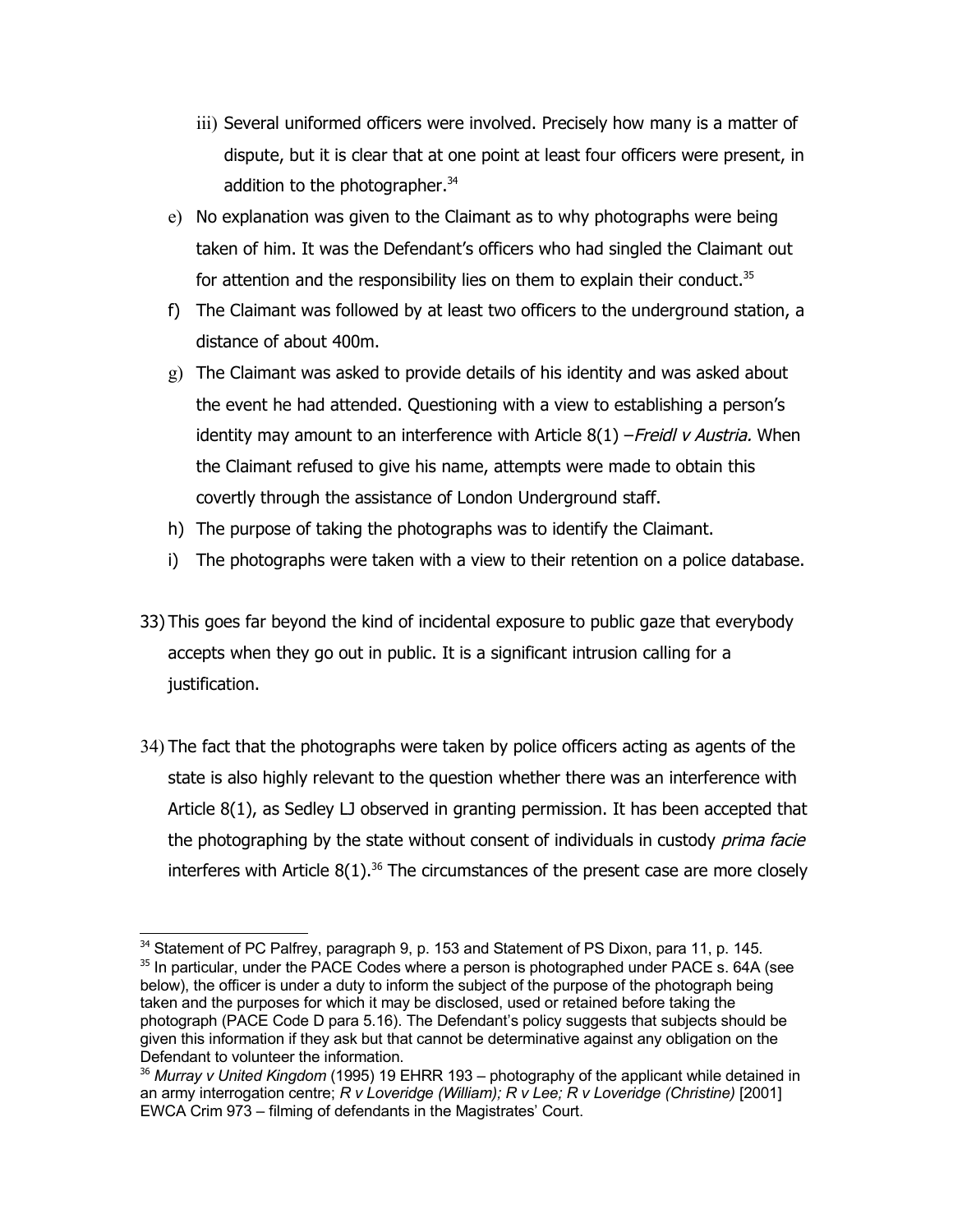analogous to such a situation than to the situation of, for example, photographs taken by press photographers of celebrities.

- 35) The Claimant also relies on the fact that the process of taking photographs is not monitored or subject to any specific independent regulation $37$ . The decision is left to the individual discretion of officers. This is relevant to justification and whether the interference is in accordance with law but may also be relevant to the question whether there has been respect for an individual's private life.
- 36) In R(Gillan) v Commissioner of Police for the Metropolis [2006] UKHL 12, Lord Bingham considered at para 28 that a superficial search of the kind to which passengers uncomplainingly submit at airports may not reach the level of severity necessary to involve a breach of Article 8. That comment was obiter because the interference with Article 8(1) had been conceded. But the search in that case was for a limited purpose, subject to specific authorisation under statute and regulated by PACE codes of practice. The officer must give a clear explanation of the search and their name and an opportunity to retain a copy of the search. These safeguards are absent in this case. In addition the object of the photographs in this case was to create a systematic record.
- 37) In  $X$  v United Kingdom Application no. 5877/72, 12/10/1973, the Commission held that an application under Article 8 was manifestly ill-founded because the taking of photographs of the applicant after she had been arrested at an anti-apartheid demonstration at a rugby match did not engage Article 8(1). This was primarily because "the taking of her photographs was part of and solely related to her voluntarily public activities and does not therefore disclose any appearance of a violation of the rights and freedoms set out in the Convention". The Court's caselaw has moved on since this decision and now recognises, as set out above, that in certain circumstances the taking of photographs in public can involve a *prima facie* interference in Article 8(1). The Commission's reasoning is inconsistent with later decisions of the Court that the photographing of detainees against their will is a

<span id="page-11-0"></span> $37$  Unlike other kinds of surveillance – see above.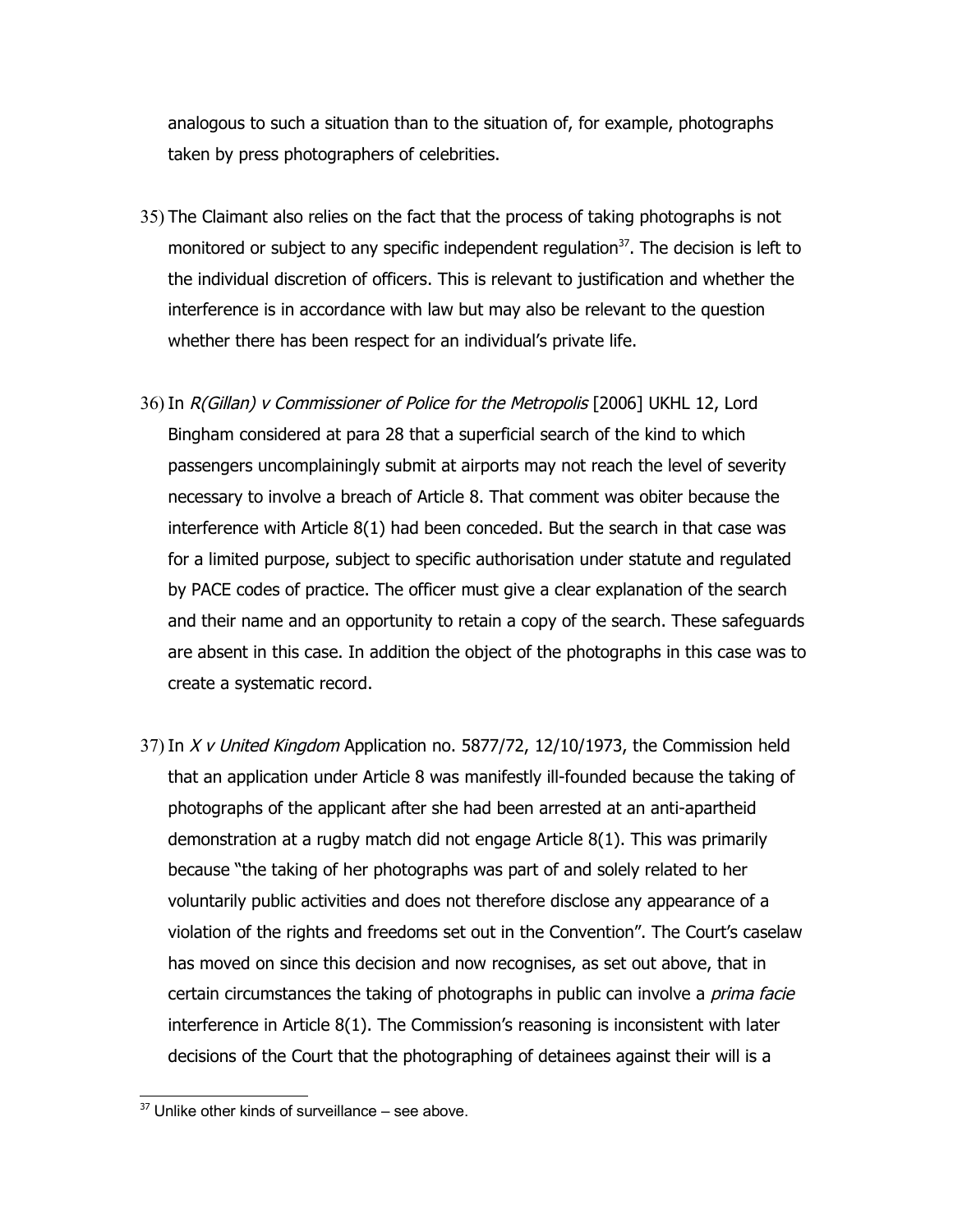prima facie interference with Article 8(1) (see above). Further, the present case is distinguishable on the facts in the following ways:

- a) The applicant in  $X \vee UK$  had been arrested before she was photographed: in Perry  $v$  UK (2004) 39 EHRR 3, the Court drew a distinction between the taking and use for identification purposes of photographs or video footage when those were obtained voluntarily or on the occasion of a previous arrest, and when the footage was obtained covertly and without consent, holding that the latter amounted to an interference in Article 8(1).
- b) The arrest took place in the course of a public demonstration involving the invasion of a rugby pitch by a large number of people.
- c) The applicant was told why the photographs were being taken at the time.

## Subsequent retention and use: Article 8(1)

- 38) The Defendant's retention, storage and subsequent use of the Claimant's photographs is a *prima facie* interference with the Claimant's Article 8(1) rights. In determining whether the Claimant's Article 8(1) rights have been interfered with it is relevant that the Claimant was not even suspected of committing any criminal offence.
- (i) The fact of retention
- 39) The European Court has consistently held that the storing by a public authority of information relating to an individual's private life amounts to an interference with their Article 8(1) rights, regardless of whether that information is subsequently used in any way (see, for example, Amann v Switzerland, para 69). This is so even if the information that is stored is "public" in the sense that it was obtained in the public domain (Rotaru v Romania, App No 28341/95, judgment of 4 May 2000). In Segersted-Wiberg v Sweden (2007) 44 EHRR 2, the Court made clear that even though much of the information held in the files was in the public domain and originated from public sources such as newspaper articles: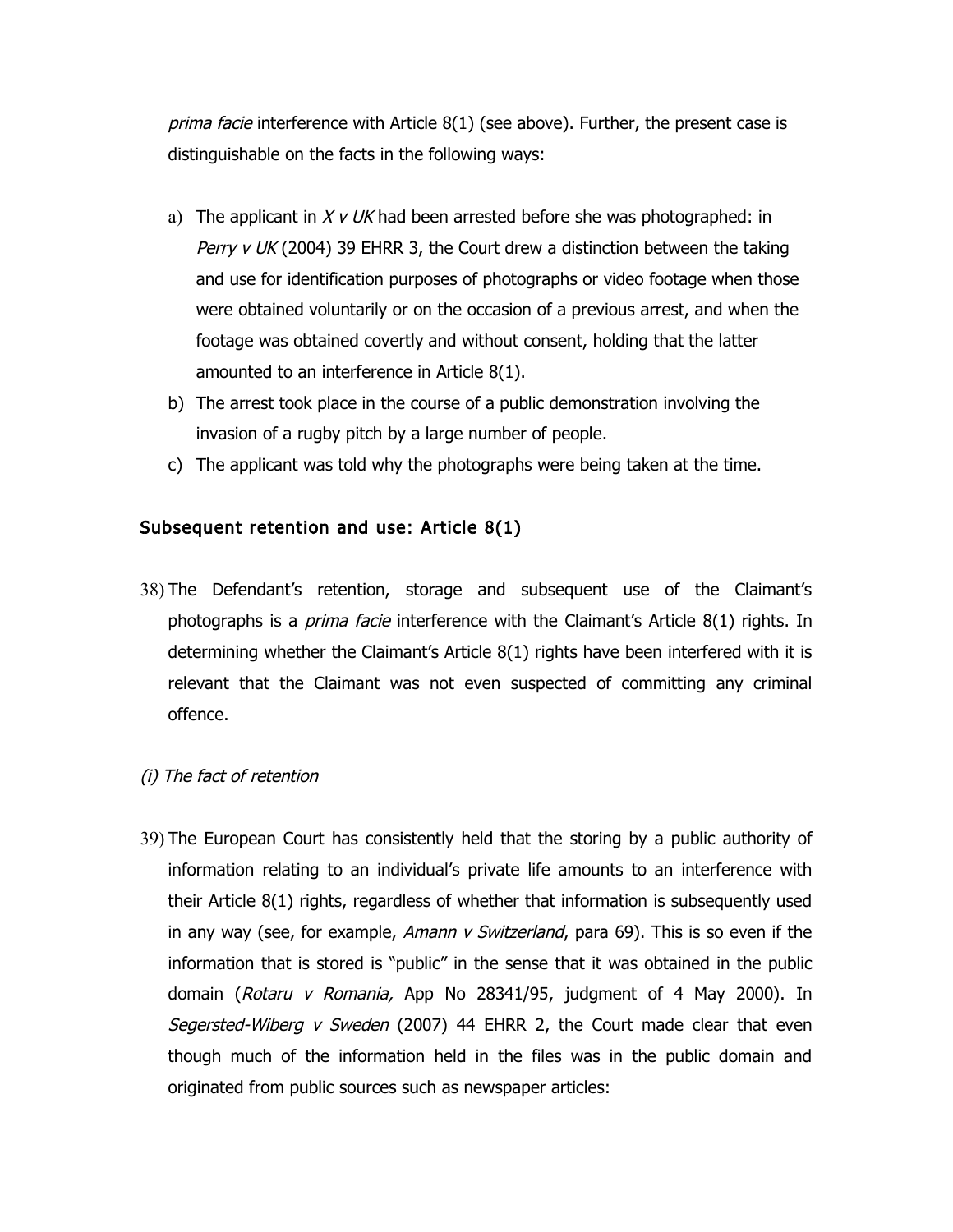"The Court, having regard to the scope of the notion of "private life" as interpreted in its case-law… finds that the information about the applicants that was stored on the Secret Police register and was released to them clearly constituted data pertaining to their "private life". Indeed, this embraces even those parts of the information that were public since the information had been systematically collected and stored in files held by the authorities. Accordingly, Article 8 § 1 of the Convention is applicable to the impugned storage of the information in question" (para 72).

- 40) The only exception to this rule is where the information that is held merely records the fact of a publicly known event, such as an arrest, and where there is no additional "surveillance or similar information in respect of the applicant or any subjective appreciations which he might have wished to refute" (Kinnunen v Finland, App. No. 24950/94).
- 41)In the present case, the retention of the Claimant's photographs falls within the category of personal information with additional surveillance and "subjective appreciations" for the following reasons:
	- a) The Defendant processed the photographs to establish the Claimant's identity (although the evidence does not indicate how this was achieved);
	- b) Although the Defendant asserts that the photographs are not identified by name but only by reference to the occasion on which they were taken, it is clear that there must be some connection at least to a record of the Claimant's identity otherwise there would be no purpose whatsoever in the Defendant retaining the photographs;
	- c) In any event, the fact that the record shows that the photographs were taken as part of a CO11 operation connected to arms trade protests at least implies that the Claimant is an arms trade protestor in whom the police have reason to have an interest for public order reasons;
	- d) The fact that the photographs were taken because the Claimant was allegedly seen speaking to EA must presumably be recorded somewhere; the fact that this was considered sufficient to establish a legitimate interest in the Claimant is the kind of "subjective appreciation which he might wish to refute" as was referred to in Kinnunen.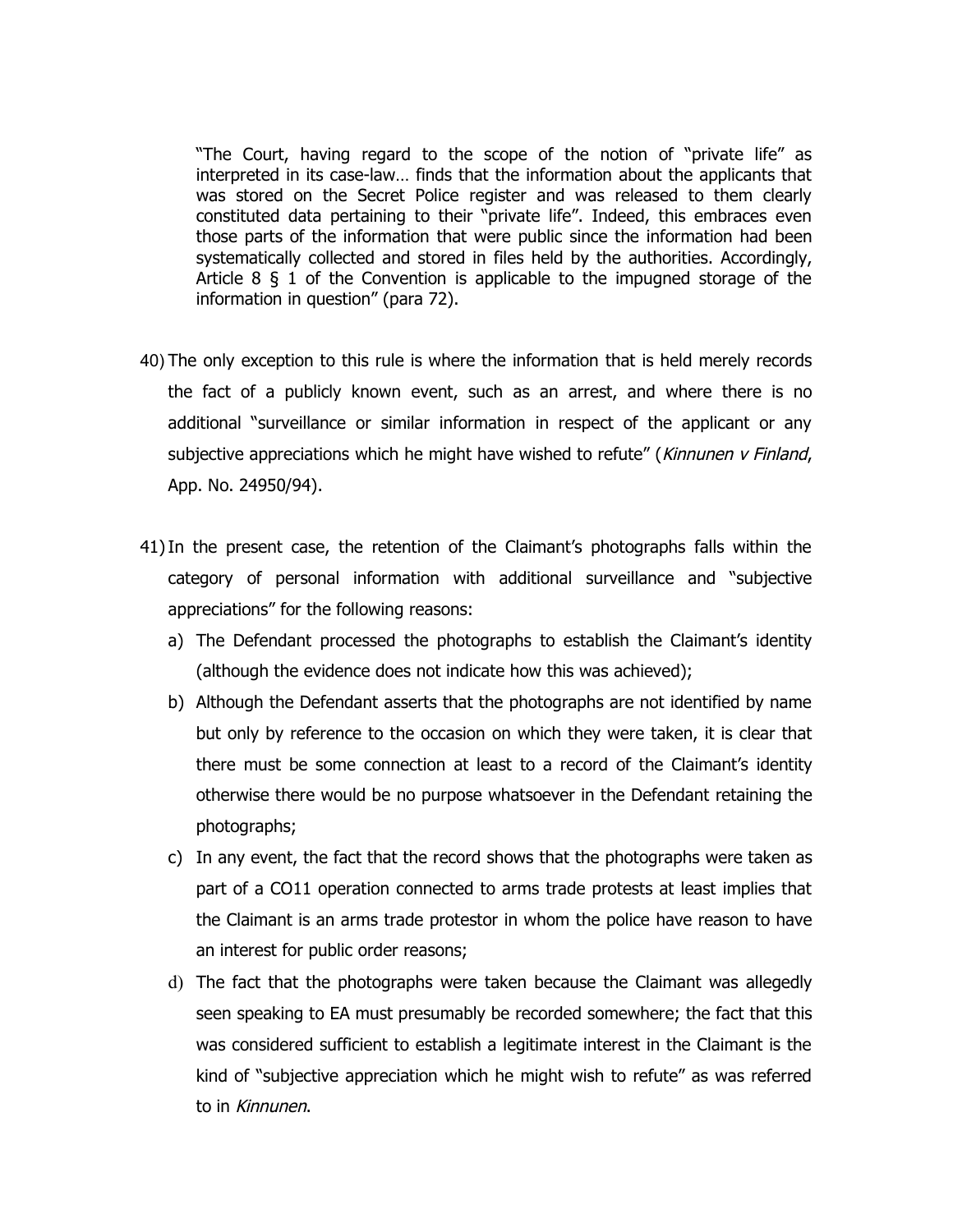- **42)**In Marper [2004] UKHL 39, [2004] 4 All ER 193, the retention of DNA profiles was held not to be a prima facie interference with article  $8(1).$ <sup>[38](#page-14-0)</sup> However:
	- **a)** The limited use of the samples was crucial to the decision in that case (see especially paras 29 and 86 per Lords Steyn and Brown respectively). They were not subject to any active processing and could only be matched against DNA recovered in the future through expert analysis. The information could not be used to affect the way that the police or others dealt with the Claimants unless there was a positive match from another crime scene. Lord Brown thought that the only logical objection to the retention of DNA was "that it will serve to increase the risk of the person's detection in the event of his offending in future", which was plainly not a legitimate objection (para 86). This was closely analogous to the situation in *Kinnunen* (above).
	- b) The position here is different. The Claimant has not been arrested or charged with any offence but the information nonetheless identifies him as an object of police concern in the future. There has been active processing of his photographs with a view to identifying the Claimant. This has involved the collation of other information held in relation to the Claimant: "the Defendant was subsequently able to ascertain the Claimant's name and to match it to the photographs taken…" [AOS para 22]. The information held is comprehensible without expert input. It consists in photographs, together with some information linking the Claimant to protest activity.

#### (ii) The subsequent use of the photographs

- 43) The evidence as to the subsequent use of the photographs is that:
	- a) The photographs would be kept at CO11 for as long as they retained some intelligence significance, which might only be on the basis that the Claimant

<span id="page-14-0"></span><sup>38</sup> Baroness Hale dissented as to whether the storage of the DNA samples and profiles interfered with Art 8(1) but agreed that the interference was justified [paras 67 – 78]. *Marper*'s application to the European Court of Human Rights was heard by a Grand Chamber of the Court in February 2008. Judgment is pending.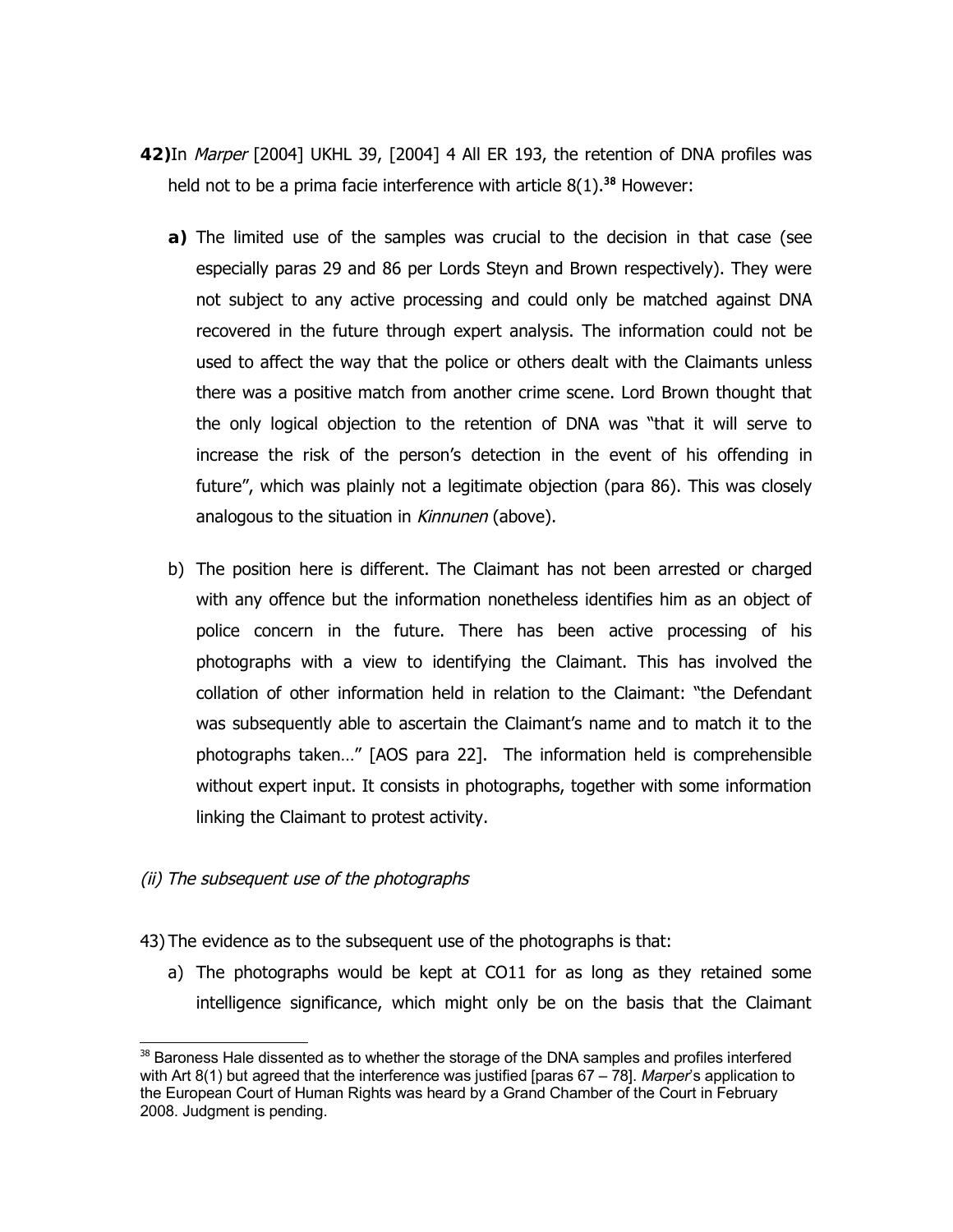continued to exercise his right to peaceful political protest (for example, if he had attended the DSEi in September 2005);

- b) The photographs might be kept at SCD4(3) headquarters indefinitely and could be accessed there by CO11 officers if it is believed that they might be of assistance in the investigation into a criminal offence.
- c) The photographs would be used by CO11 to prepare sheets of photographs of known protestors for the Defendant's officers in policing subsequent events.
- 44) The Defendant's evidence is that "Mr Wood did not appear to have attended [DSEi in September 2005]".<sup>[39](#page-15-0)</sup> The only way that the Defendant could know that the Claimant did not attend DSEi is if it had used its photographs and any other intelligence retained in its files as part of its surveillance operations at the DSEi. This clearly demonstrates the use to which the files relating to the Claimant are used to monitor his activities.
- 45) The Claimant has been marked out as a potential public order risk. He will be the subject of police attention over and above that paid to the ordinary member of the public at any future protest activity in which he participates, regardless of whether such activity is entirely peaceful.
- 46) The European Court has recognized that Article 8 protects an individual's personal autonomy. [40](#page-15-1) This includes the right to control when and by whom one's personal information is accessed – the right to "informational privacy".<sup>[41](#page-15-2)</sup> By storing and using the Claimant's photograph for the purpose of singling him out as a subject of police interest, the Defendant has deprived the Claimant of control over his image and his personal autonomy.

## Article 8(2): justification for interference

<span id="page-15-0"></span><sup>&</sup>lt;sup>39</sup> Statement of Superintendent Gomm, para 13, p. 173.

<span id="page-15-1"></span><sup>40</sup> *Pretty v UK* (1998) 26 EHRR 241, para 32

<span id="page-15-2"></span><sup>41</sup> This concept was endorsed by Baroness Hale in her partly dissenting opinion in *Marper*, in which she held that the storage of DNA samples interfered with the individual's right to informational privacy protected by Art  $8(1)$ : Paras  $68 - 78$  at pp. 215 – 218.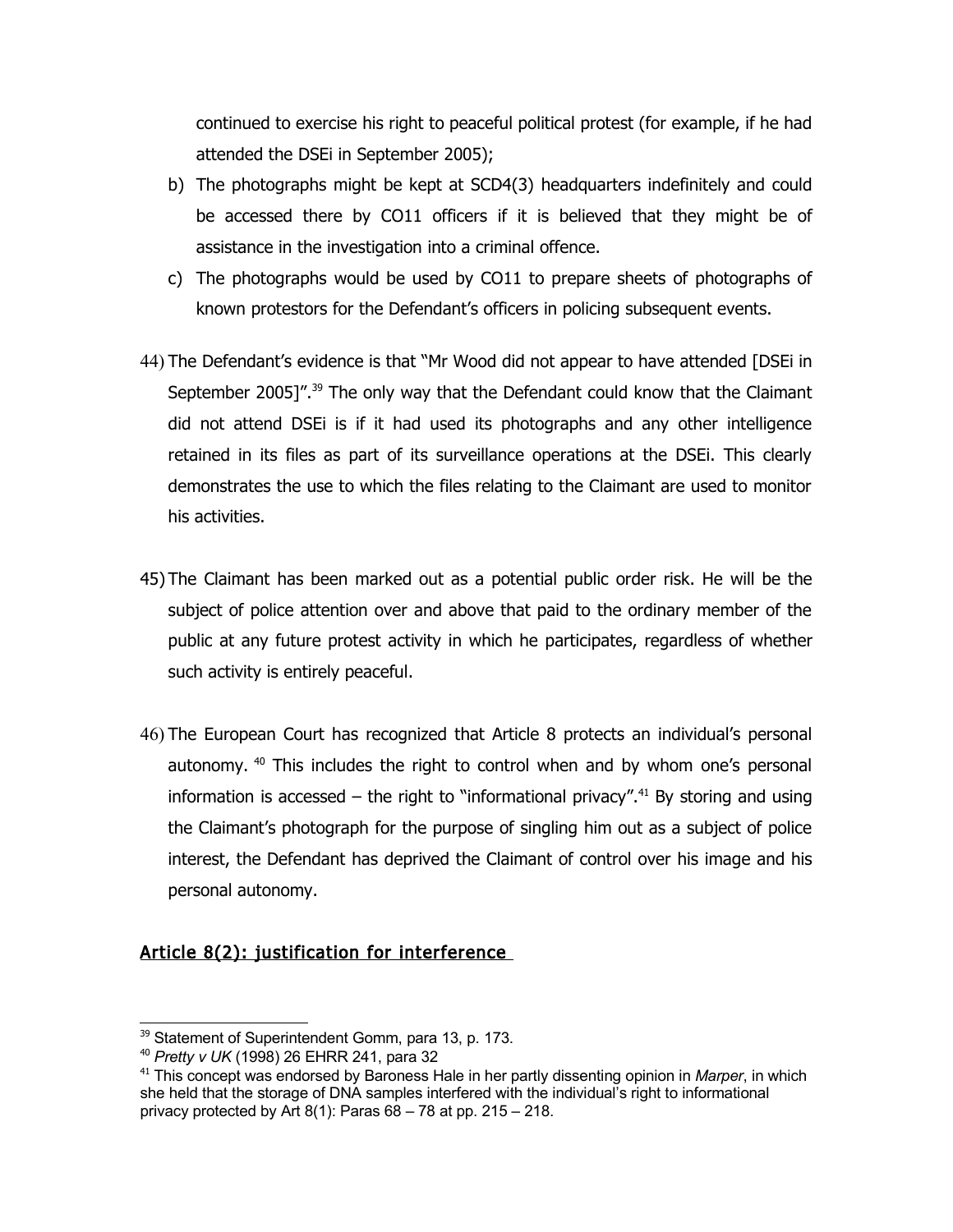## General approach to justification

47) The burden lies on the Defendant to show:

- a) That the interference is in accordance with the law;
- b) That it meets a legitimate aim, and that
- c) The reasons adduced are relevant and sufficient, and proportionate to the legitimate aim to be pursued.

## (i) In accordance with the law

- 48) "…the object of this requirement is to give protection against arbitrary interference by public authorities; that 'law' includes written and unwritten domestic law, but must be more than mere administrative practice; that the law must be accessible, foreseeable and compatible with the rule of law, giving an adequate indication of the circumstances in which a power may be exercised and thereby enabling members of the public to regulate their conduct and foresee the consequences of their actions; that the scope of any discretion conferred on the executive, which may not be unfettered, must be defined with such precision, appropriate to the subject matter, as to make clear the conditions in which a power may be exercised; and that there must be legal safeguards against abuse<sup>[42](#page-16-0)</sup>."
- 49) There is no statutory authority for the Defendant's actions in taking, retaining or subsequently using the Claimant's photographs. In this respect the position is anomalous because photography of people in the Claimant's position is less regulated than for those who have been arrested. This is regulated by s. 64A Police and Criminal Evidence Act (PACE) 1984 and by PACE Code D paragraphs 5.12 –  $5.17<sup>43</sup>$  $5.17<sup>43</sup>$  $5.17<sup>43</sup>$ . Photography deployed as part of covert surveillance operations is controlled by the Regulation of Investigatory Powers Act 2000 (RIPA). The Defendant relies on police officers' common law powers and duties to prevent and detect crime [AOS para 35 – 36].

<span id="page-16-0"></span> $42$  R (Gillan) v Metropolitan Police Commissioner and another [2005] UKHL 12; [2006] 4 All ER 1041 at para 32

<span id="page-16-1"></span> $43$  Which also covers certain other person such as those required to wait by a community support officer or those issued with a fixed penalty notice.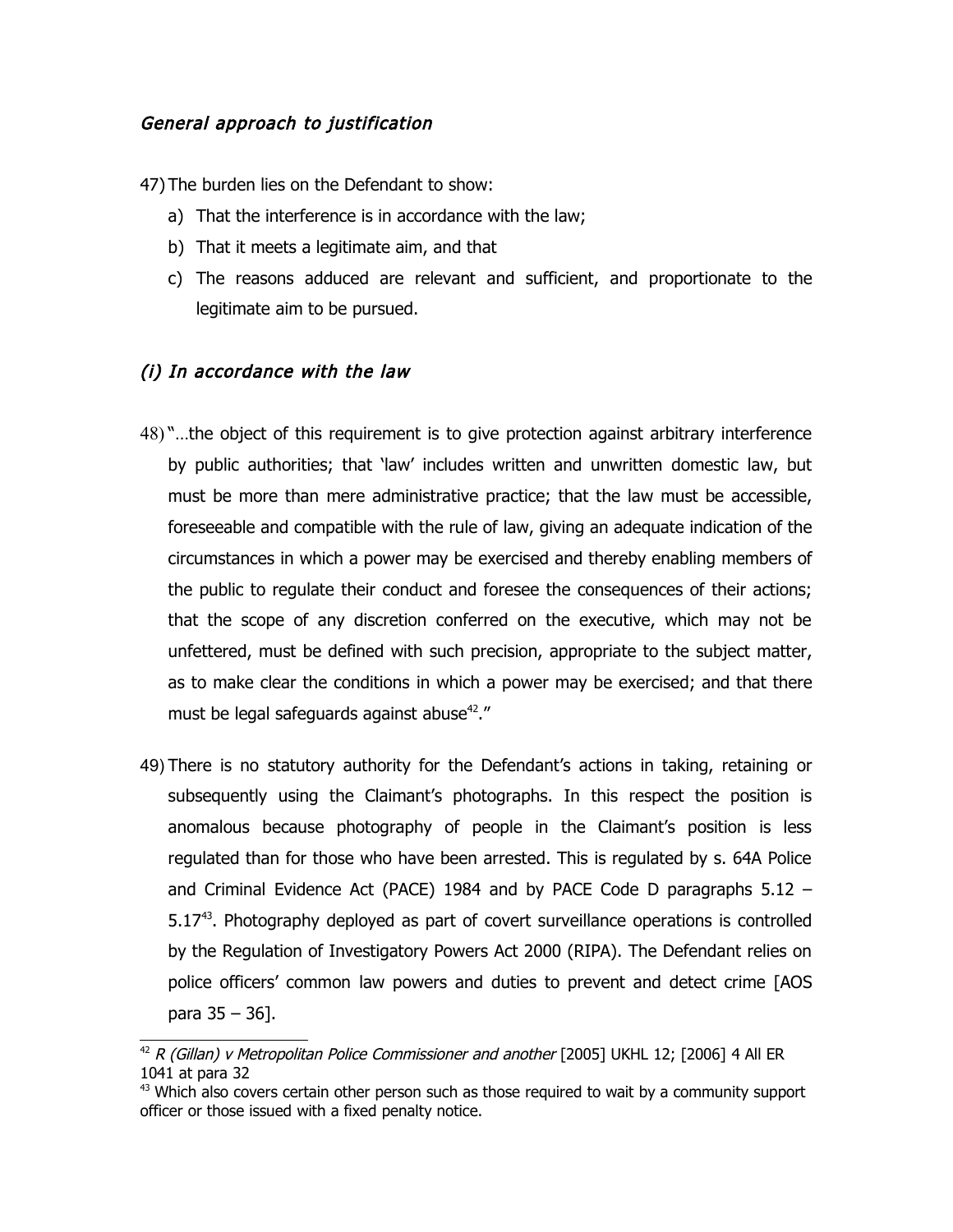- 50) The Defendant relies on its common law powers and has referred to Marper [supra] to suggest that this is sufficiently well-defined to be in accordance with the law. However, the power under examination in *Marper*, while widely drafted, was a specific statutory power which expressly provided both for the taking and for the retention of fingerprints and DNA samples. Where the Defendant relies on a power said to be implicit in a wider discretion, its ambit needs to be more clearly defined to meet the Convention requirements of accessibility and foreseeability (*Malone v* United Kingdom, para 67).
- 51) In PG v UK the Court considered the use of covert listening devices to record, for the purposes of voice analysis, the applicants' voices while they were being held in police cells and when charged. The Court noted:

"… the Government relied as the legal basis for the measure on the general powers of the police to store and gather evidence. While it may be permissible to rely on the implied powers of police officers to note evidence and collect and store exhibits for steps taken in the course of an investigation, it is trite law that specific statutory or other express legal authority is required for more invasive measures, whether searching private property or taking personal body samples… The underlying principle that domestic law should provide protection against arbitrariness and abuse in the use of covert surveillance techniques applies equally in that situation…" (para 62).

- 52) This related to covert surveillance but the same principles apply. The level of interference in this case is not something that arises necessarily by implication in the course of a specific investigation that is subject to detailed lawful control. In this case the entire legal basis for the interference is said to be a general power to prevent crime. This is an insufficient basis, even if it is supplemented by internal policies that do provide greater clarity since those policies are not law for these purposes (see e.g. *Silver v United Kingdom* (1983) 5 EHRR 347) and are subject to change at the option of the Defendant.
- 53) To the extent that the Defendant's own policies can be relied on to show that the procedure is in accordance with law the Defendant must have an accessible policy or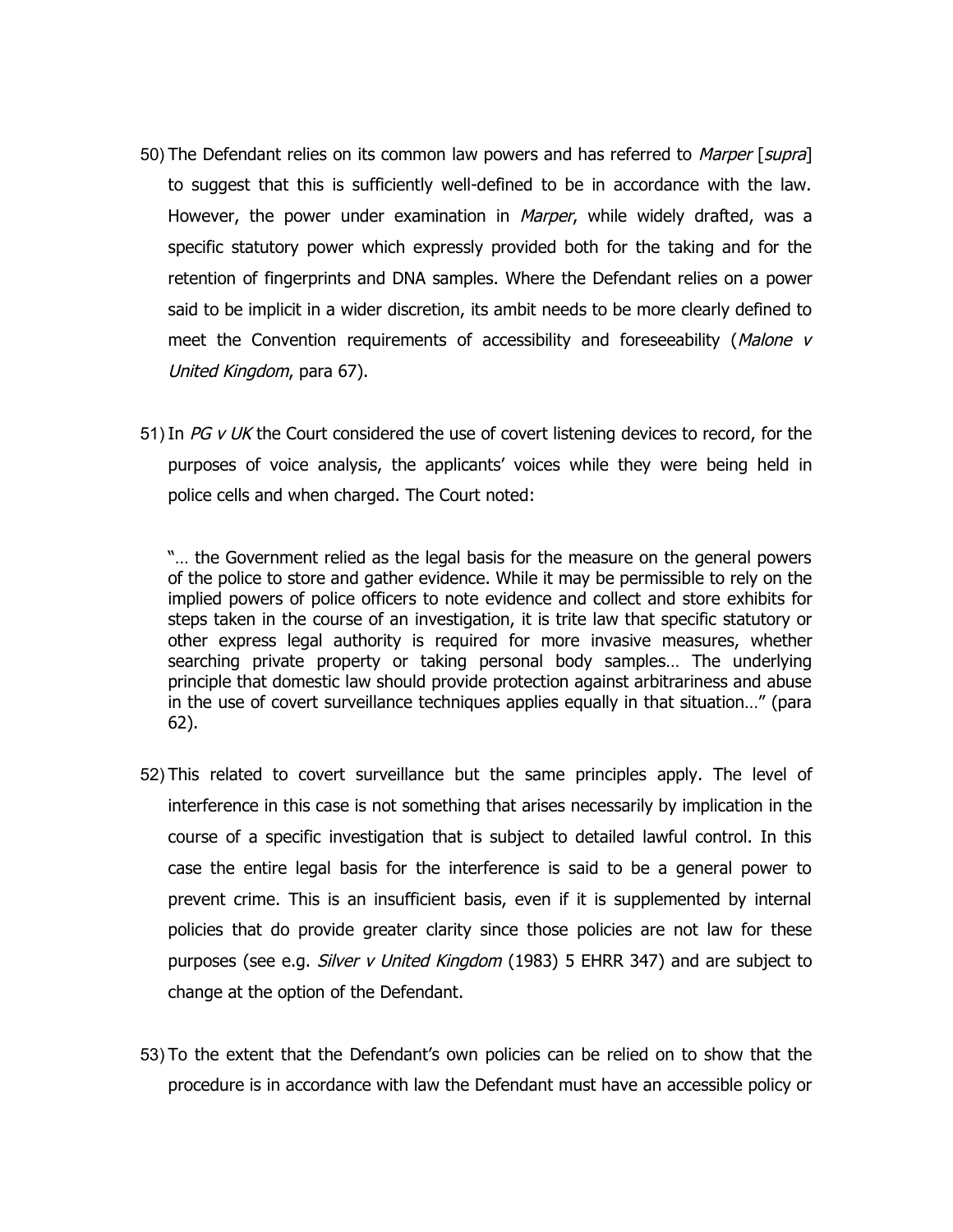rules which set out with sufficient clarity the circumstances in which overt photography could be used, and the circumstances and conditions under which such photographs could be retained and used subsequently (see Rotaru v Romania, above, paras  $56 - 61$ ).

#### The Defendant's Policy on Overt Filming and Photography

**54)**The Defendant has a policy as to when overt filming and photography should be used but part (the standard operating procedure - SOP) has not been disclosed. The Defendant claims that the SOP adds nothing to the circumstances in which photographs are taken [p. 174] but it is not clear whether this is intended to cover the use and retention of images. If any relevant part of the policy is missing then the interference cannot be in accordance with law because requirement is that "any interference is not random and arbitrary but governed by clear pre-existing rules, and that the circumstances and procedures adopted are predictable and foreseeable by those to whom they are applied": R (Munjaz) v Mersey care NHS Trust [2005] 3 WLR 793 (HL) at para 34 per Lord Bingham.

55) But if the SOP adds nothing then the published policy is still inadequate:

- a) It does not define the circumstances in which overt filming and photography will be used by officers as a tool for the prevention and detection of crime;
- b) It makes no provision as to the manner in which photographs must be taken, the number of photographs of a given subject which may be taken, or the range at which photographs should be taken;
- c) It makes no provision for the circumstances in which officers must give information to the subjects of filming and photography as to the purpose of the filming/photography, providing only that officers must "be able" to give such information;
- d) It makes no provision for the subsequent retention, storage or use of photographs obtained through overt photography and in particular makes no provision for access to photographs by members of the public, for the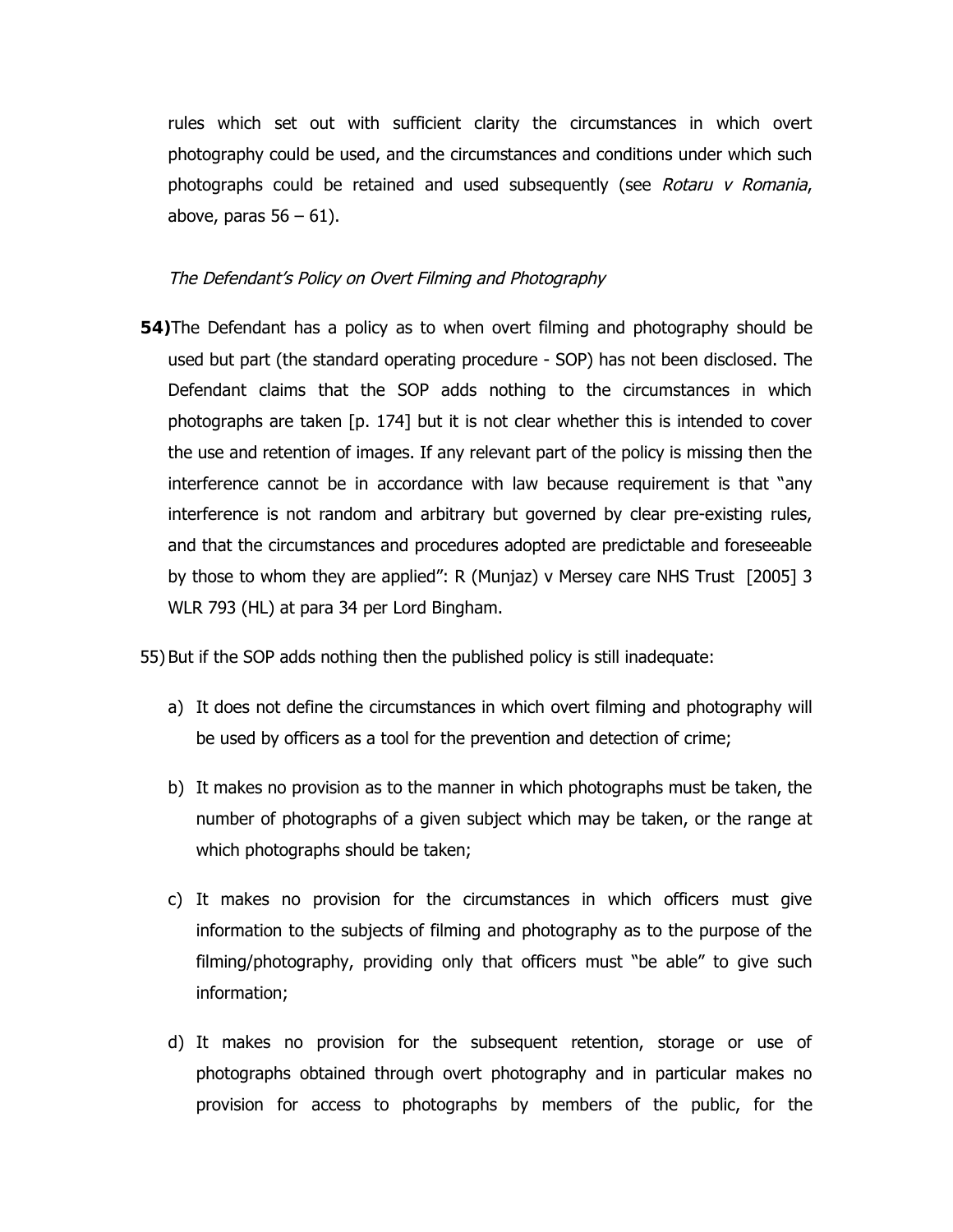destruction of images after any given period, or restricting the uses to which they may be put.

- **56)**As a result an individual cannot foresee the circumstances in which it is likely that his/her photographs will be taken, retained or used. The policy does not set out any safeguards to protect citizens from the arbitrary use of those powers, or to enable them to challenge the use of the power under domestic law principles.
- 57) In any event the Defendant has not followed its policy<sup>[44](#page-19-0)</sup>:
	- a) The policy states that such photography may be used "to record identifiable details of subjects suspected of being involved in crime or anti sociable behaviour…and associates for the purposes of preventing and detecting crime and to assist in the investigation of alleged offences". The Claimant has not been involved in crime. The limited (and disputed) evidence about a conversation with EA is far too tenuous to make him an "associate" of hers in relation to any criminal activity.
	- b) The policy also states:

"When a pre-planned deployment is authorised officers must be able to clearly state the reasons for the filming or photography and provide a copy of the explanatory leaflet. These contain details of the purpose of the filming and provide guidance on how members of the public may obtain further information and access to their images".

- c) The Defendant's officers did not explain the reason why they were taking photographs of the Claimant or asking for his identity and no explanatory leaflet was given. As noted above, it is not fair to put the onus on the Claimant to seek an explanation in all the circumstances of this case.
	- 1.

<span id="page-19-0"></span><sup>&</sup>lt;sup>44</sup> Even if the legal framework is sufficiently certain, failure to follow it will mean that the interference is not in accordance with the law  $-$  Perry v United Kingdom Application no. 63737/00 17 Jul 2003 - at paras 48-9.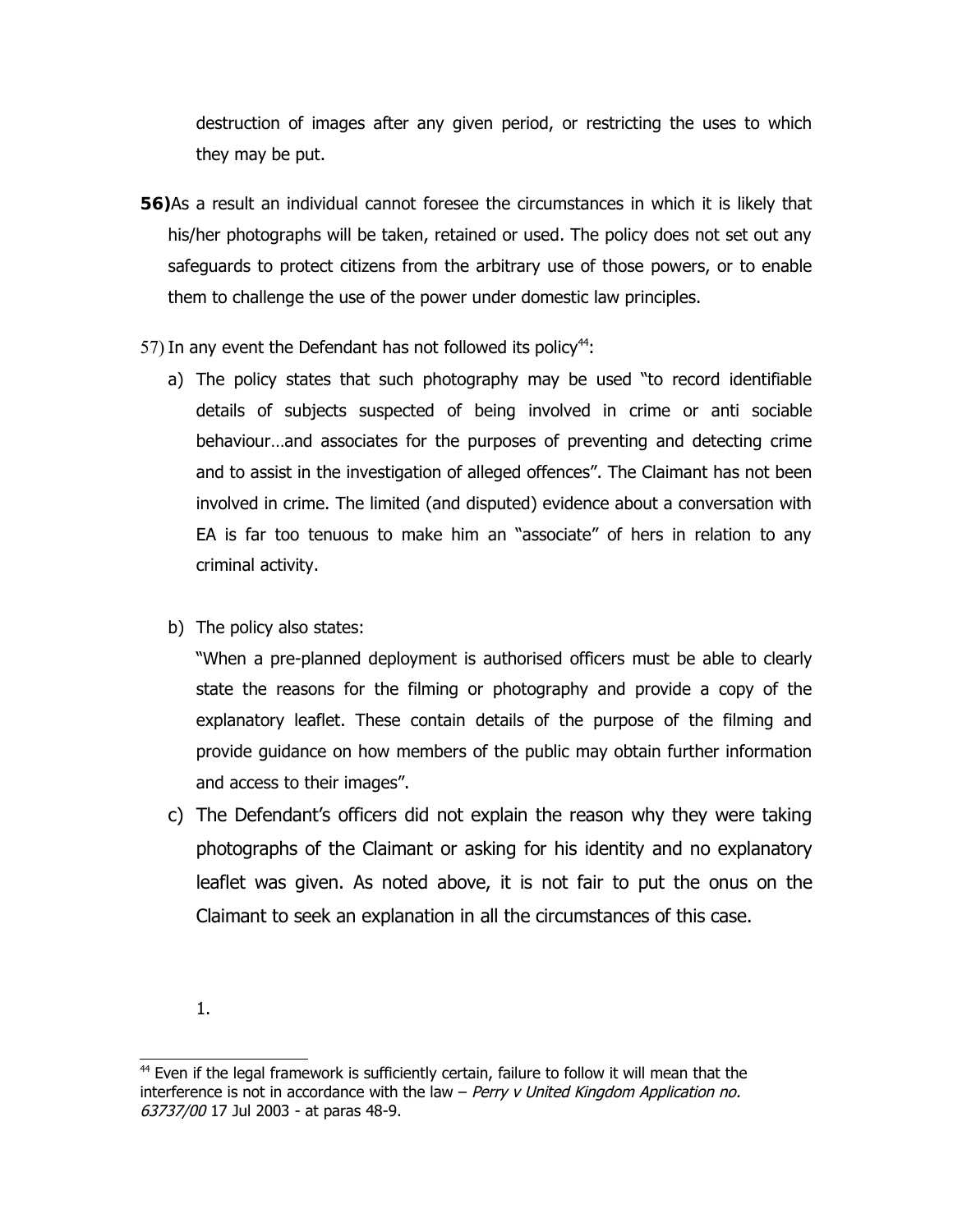- **58)**The Defendant suggests that any deficiency in the common law safeguards is met by the Data Protection Act 1998 (DPA). These are general provisions which take the Defendant's case on certainty no further. In any event:
	- **a)** The Defendant has not complied with the First Data Protection Principle which requires that data be processed fairly and lawfully. This requires *inter alia* that information be given about the purpose or purposes for which the data are being processed, and such further information as is necessary to make the processing fair.[45](#page-20-0)
	- **b)** Where data is processed for the purposes of the prevention or detection of crime or the apprehension or prosecution of offenders, it is exempt from the first data protection principle to the extent that compliance with it would prejudice the purpose for which the data is processed (s. 29(1) DPA). There must be a "very significant and weighty chance of prejudice to the identified public interests" for the exemption to be relied on  $(R (Lord) v SSHD [2003] EWHC 2073)$ .
	- c) There is no evidence that the purposes of the Defendant in taking the Claimant's photograph would have been prejudiced to any extent if the Defendant had given the Claimant the information required by the DPA at the time that his photograph was taken.
	- d) Additionally, the Defendant has not complied with the Fifth Data Protection Principle which requires that the data be kept for no longer than is necessary for the purpose for which it is processed. This overlaps with justification below.

## Legitimate aim

59)It is accepted that the prevention of crime and disorder is a legitimate aim. But the Defendant's actions must be rationally and proportionately connected to that objective.

<span id="page-20-0"></span><sup>45</sup> Part II, Sch 1 DPA 1998, para 2(2).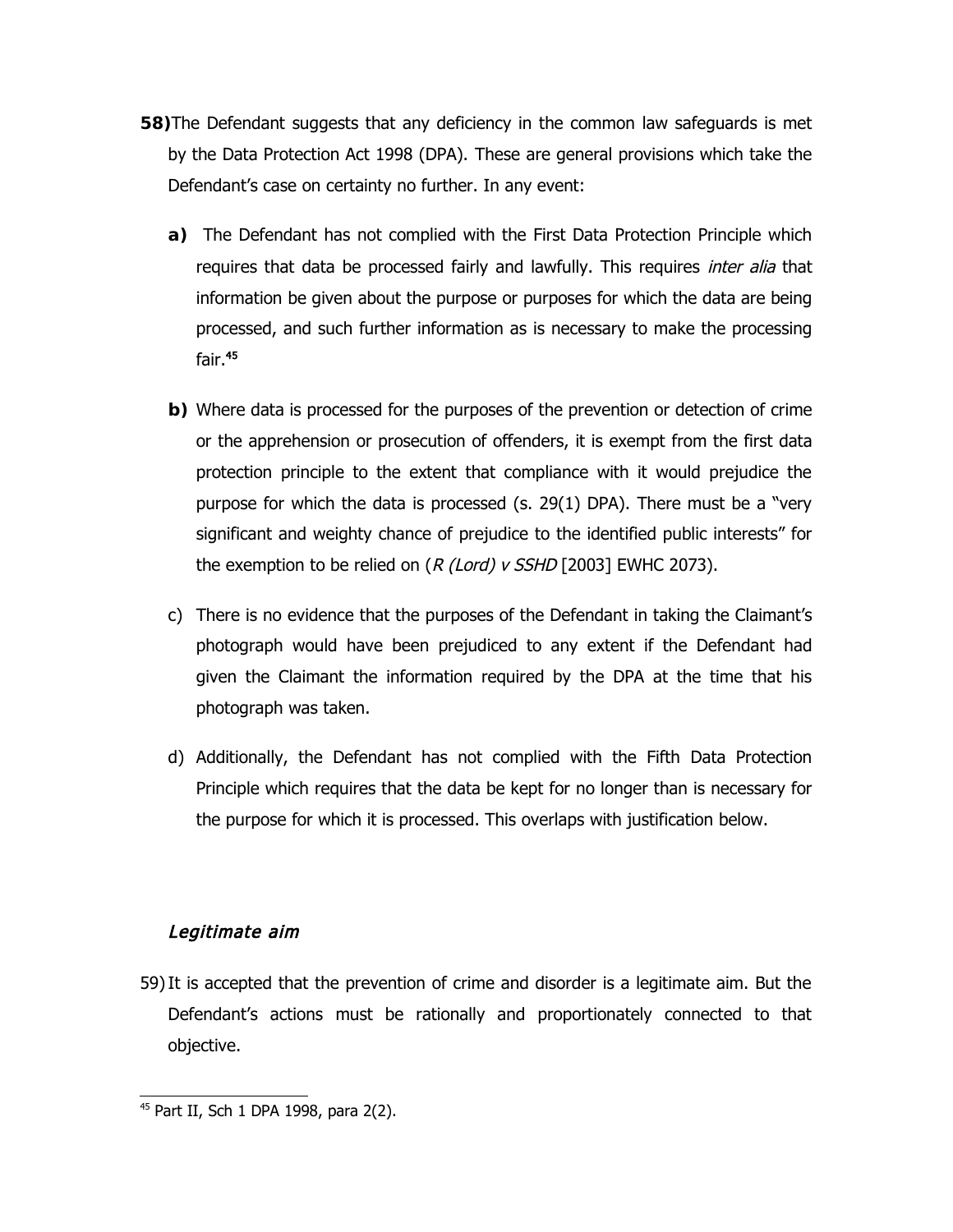#### **Proportionality**

60) The assessment of proportionality must be made with due regard to the importance of the rights at stake and the justification for the interference in the Claimant's rights must be subjected to close scrutiny. This is a case where the interference with the Claimant's Article 8 rights has arisen in the context of the exercise of his article 10 and 11 rights and weighty justifications are required:

"The rights to freedom of expression and assembly and association, which are protected by articles 10 and 11 of the Convention respectively, are of the greatest importance to the proper functioning of any democracy. Any intrusion upon the rights, either by the developing common law or by the intervention of statute law, has to be jealously scrutinised" – R (Laporte) v Chief Constable of Gloucestershire [2005] QB 678 at para 35.

- 61)In order to meet the requirement of proportionality, the interference must be rationally connected to the stated aim and must be no more than is necessary to meet that aim.
- **62)**The Defendant suggests that any interference with Article 8(1) was at a very low level and that the number of photographs taken and the manner in which they were taken were not excessive (para 42 of the AOS). However, this overlooks the context in which the photographs were taken (see above) and their subsequent use.
- 63) The Defendant's case is that the taking of the photographs, questioning of the Claimant to establish his identity, and subsequent retention and use of the photographs were necessary in the interests of the prevention of disorder or crime. However, any link with that objective was too tenuous to justify this level of interference.
- 64) The Defendant's AOS and witness evidence gives as a reason for photographing the Claimant that he was seen speaking to EA. Even if true (as to which see below) this is too tenuous a link, but it is also seems to be the case that the Claimant would have been liable to be photographed in this way without this. This was the justification given in the response to the pre-action protocol letter at p. 86: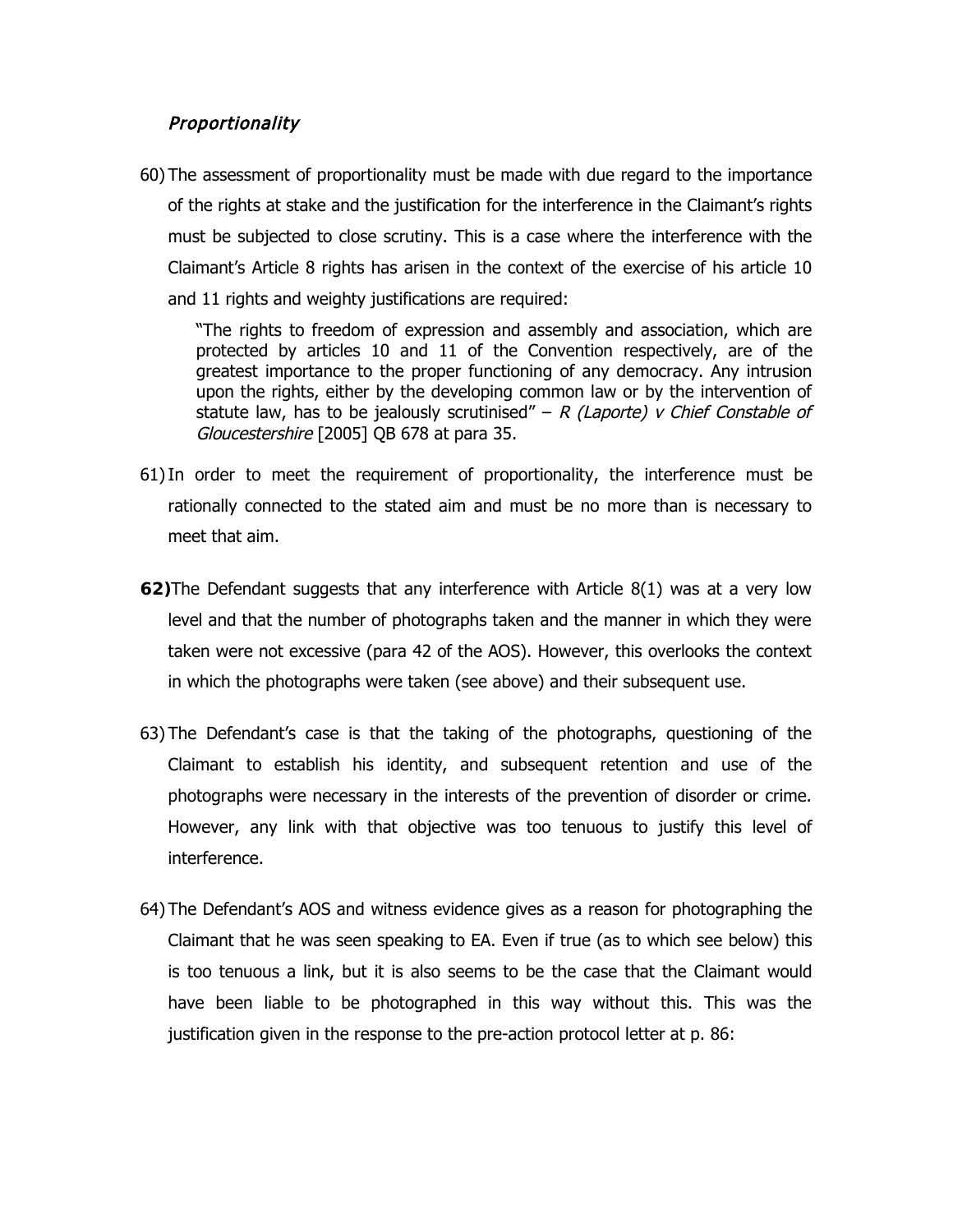"it was therefore considered necessary to photograph and if possible identify those who had attended the AGM in order to protest in case they had either caused disruption in the past or else planned to do so in the future, and in particular at DSEi."

- 65) This letter did not make any positive assertion about association with EA. In her statement Chief Inspector Weaver speaks about the gathering of information in general terms not related to specific association with identified individuals [p. 140 paras 13 and 15]. PS Dixon also says that the decision to take photographs of the Claimant and IP was not solely because of their association with EA but also in case any offence had been committed inside the hotel that was not yet apparent [143-4].
- **66)**The Claimant and IP both deny speaking to EA [93 and 110]. PS Dixon says [144] that the Claimant and IP were speaking to KB and then they were joined by EA. This is his recollection and there is no contemporaneous record of this observation or who made it<sup>[46](#page-22-0)</sup>. This, he says, was what prompted him to direct Mr Williams to take photographs. However, none of the photographs show the Claimant or IP with EA, despite the fact that one at least appears to have been taken outside the hotel where they are claimed to have been talking [162]. The woman in that photograph is KB, against whom no allegations are made. The Defendants may have confused KB with EA as suggested by Mr Prichard at 110.

<span id="page-22-0"></span><sup>&</sup>lt;sup>46</sup> None of the witnesses actually say that they saw them speaking. They say that they "were seen associating" or "were seen to speak to EA". PC Palfrey says that "they spoke to EA" but it is not clear whether this is his own observation [153].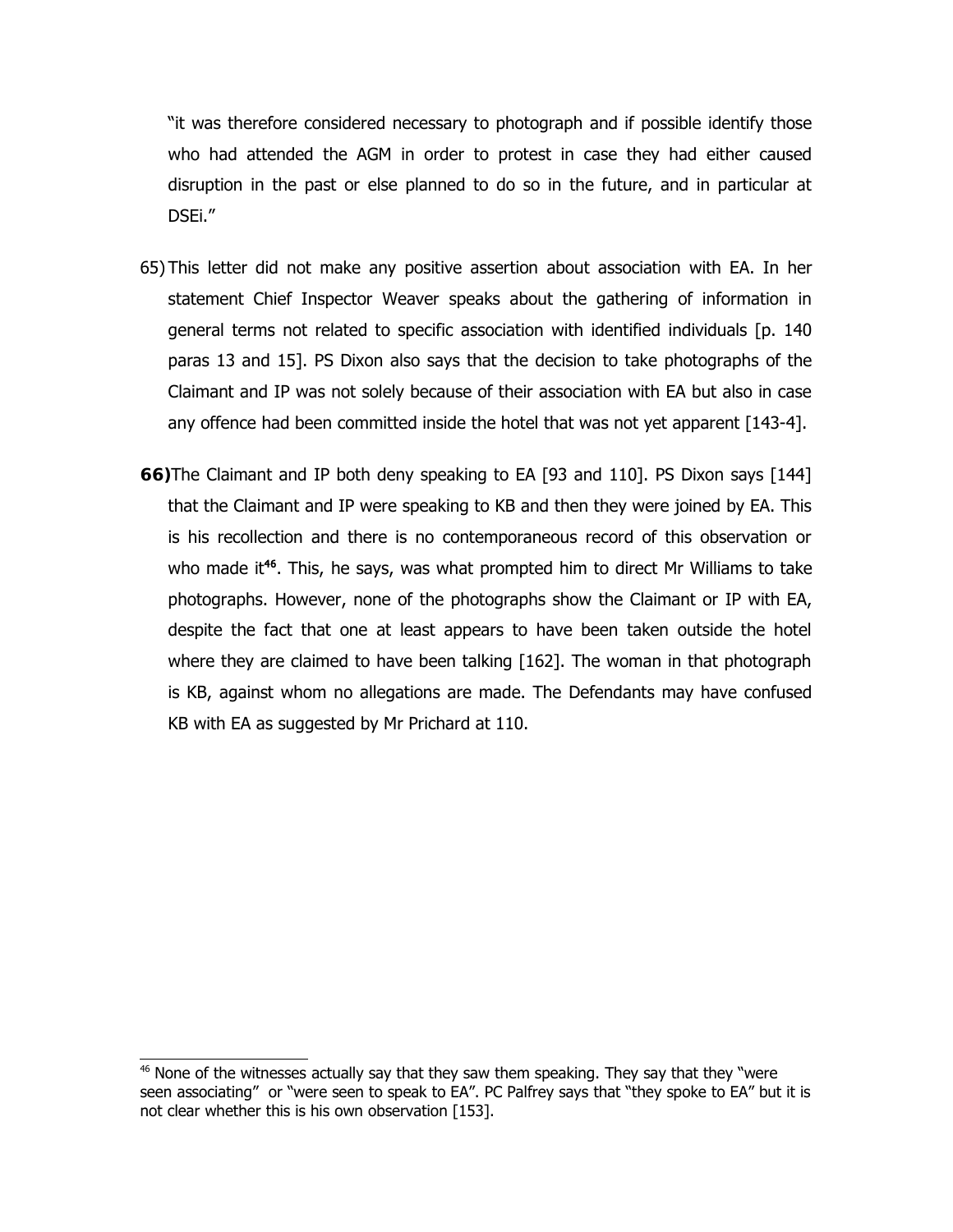- 67) The evidence suggests that the claimed justification operates on 3 levels:
	- **a)** A general justification directed at gathering intelligence about people who attended the AGM is case they attended other similar events in the future and committed unlawful acts there. This is entirely speculative. There is no sensible basis for distinguishing the Claimant from anybody else in respect of whom the Defendant has no specific reason to believe they have committed or will commit an offence. This is not rationally connected to the prevention of crime and is disproportionate. The Defendant could not, and does not, suggest that a practice of routinely gathering and keeping photographs of members of the general public would be justifiable. The Claimant has been singled out for this action simply because of his attendance as a peaceful protester at the Reed AGM. Monitoring by the state of an individual on the sole basis of his/her peaceful expression of their political views is inherently objectionable in a modern democracy and is an interference with their privacy under Article 8(1).
	- **b**) An alleged link with EA. This is disputed and does not in reality distinguish the Claimant from any other member of the public. EA's actions are not particularised and the only link with the Claimant is limited and contested observation of an alleged conversation. All the other information available about the Claimant was that he was committed to the peaceful objectives of CAAT. The practical reality is that many people who attend demonstrations may find themselves being spoken to in these kind of circumstances. To use that as a basis for identifying them would be to single them out on the ground of the exercise of their Article 10 or 11 rights. Whether or not this amounts to discrimination it obliges the court to engage in the kind of jealous scrutiny referred to in R (Laporte) v Chief Constable of Gloucestershire [2005] QB 678 at para 35.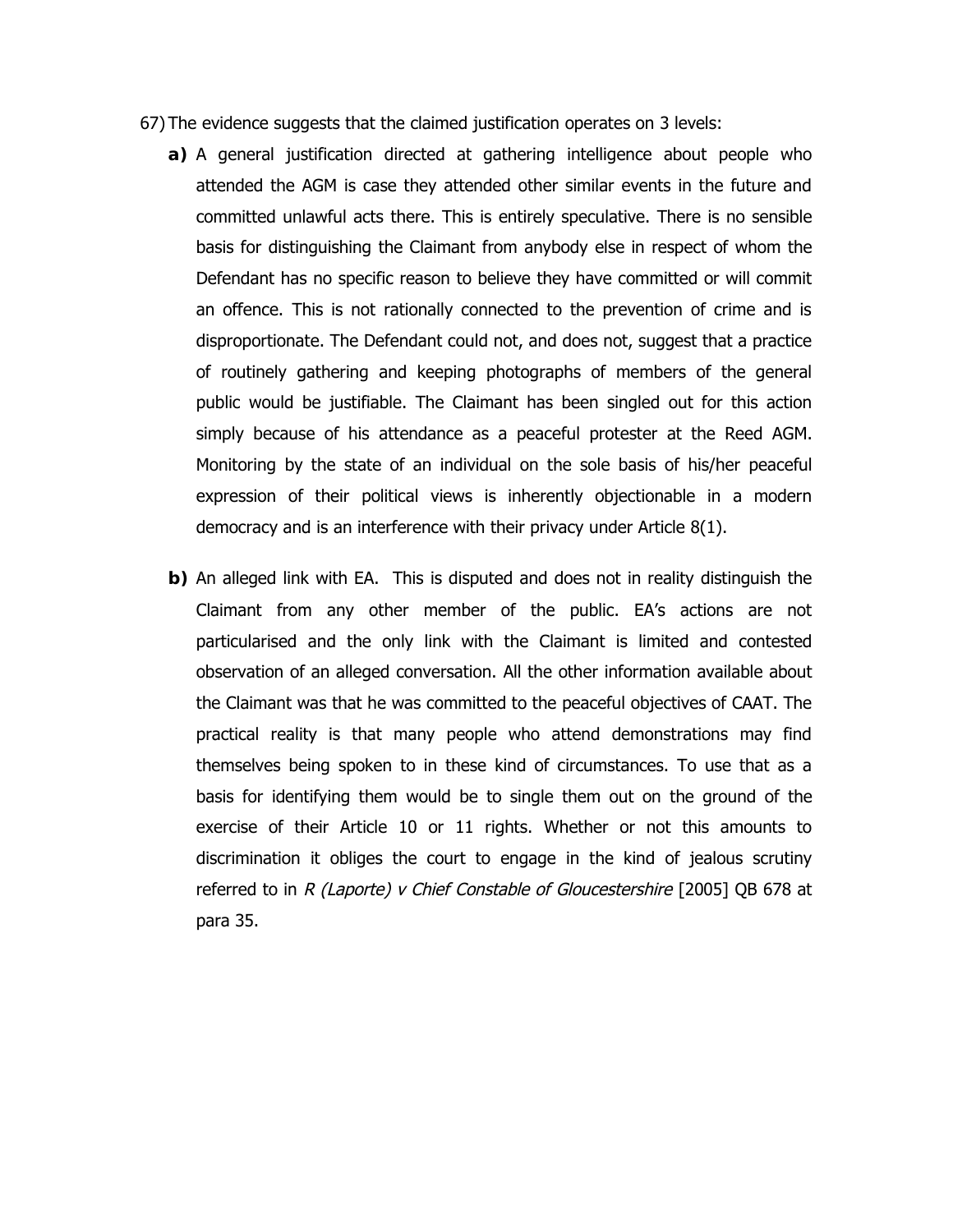- c) The need to identify perpetrators in case an offence was committed inside the AGM that only becomes apparent later. This too is speculative. It is improbable given the level of security at the AGM (see the second statement of the Claimant). In any event it could not justify any use or retention after the AGM once it was clear that no such offences had taken place. There would then be no need to record the images on CDs or retain them.
- 68) The above points apply to the capture and retention and use of images. They apply with particular force to the practice of giving copies of the photographs to officers attending similar events in the future [see page 31]. This places the Claimant at particular risk (above). The AOS suggests that this will happen only where there is "a potential need to identify persons involved in unlawful protests who may have participated in similar past events" [para 25]. It is not explained how this technique will advance this aim. If the individuals engage in unlawful conduct on the second occasion then that can justify police action against them then. The fact that they may have attended a previous peaceful protest is irrelevant. It is particularly significant that, had the Claimant attended the DSEi in September 2005, even if he had not engaged in any unlawful activity there, the Defendant would have retained the Claimant's images as it would have considered that they still had "significant intelligence value". The Claimant's involvement in peaceful protest activity does not provide a relevant and sufficient reason for the retention and use of his image.

## Articles 10 and 11

#### **Interference**

**69)** The Claimant's participation in protests against the arms trade and his attendance at the Reed AGM self-evidently involved the exercise by him of his right to freedom of expression and to peaceful assembly, protected by Articles 10 and 11 ECHR. The Defendant appears not to dispute this, but suggests that he did not interfere with the Claimant's exercise of those rights.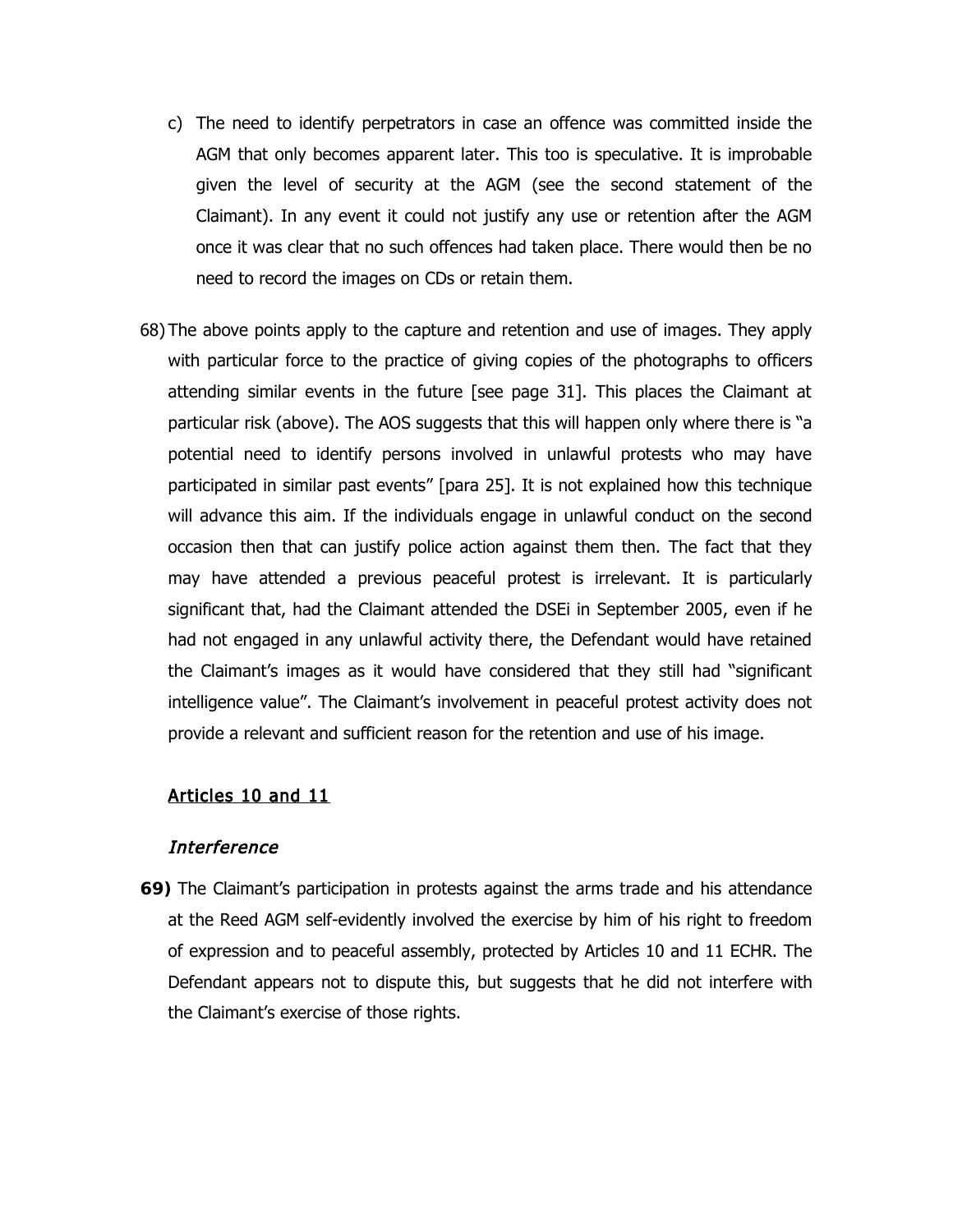- **70)**Where the Defendant's actions have a chilling effect on the exercise of rights under Articles 10 and 11, that is an interference in those rights which must be justified: Steel & Others v United Kingdom 28 EHRR 603.
- 71) The Defendant's account differs materially from that put forward by the Claimant in his own case. However:
	- **a)** Even on the Defendant's account the events still amount to an interference in that they tend to inhibit the exercise of the Claimant's Article 10 and 11 rights. The Claimant had committed and is alleged to have committed no offence. He had attended a meeting in the course of a lawful protest against the arms trade. The right to peaceful political protest is highly regarded under the ECHR and entitled to particular protection. This is relevant to justification but the authorities also have a positive obligation to afford a proper opportunity of expression to political ideas advocated through peaceful means "through the exercise of the right to assembly as well as by any other lawful means"<sup>[47](#page-25-0)</sup>
	- b) The Defendant underestimates the intimidatory impact on such a person of being photographed, questioned and followed for a substantial distance by a number of uniformed police officers. His evidence on this is clear that he found the incident upsetting, felt threatened and uncomfortable while being photographed and questioned [p. 36] and was shaken and frightened [p. 37]. He is also anxious that an unknown amount of information, over which he has no control, has been retained by the Defendant and may be passed on to others or used against his interests.

<span id="page-25-0"></span><sup>47</sup> *Izmir Savaş Karşitlari Derneği v Turkey* App No 46257/99 (judgment available in French only). Quotation taken from Registrar's Press Release.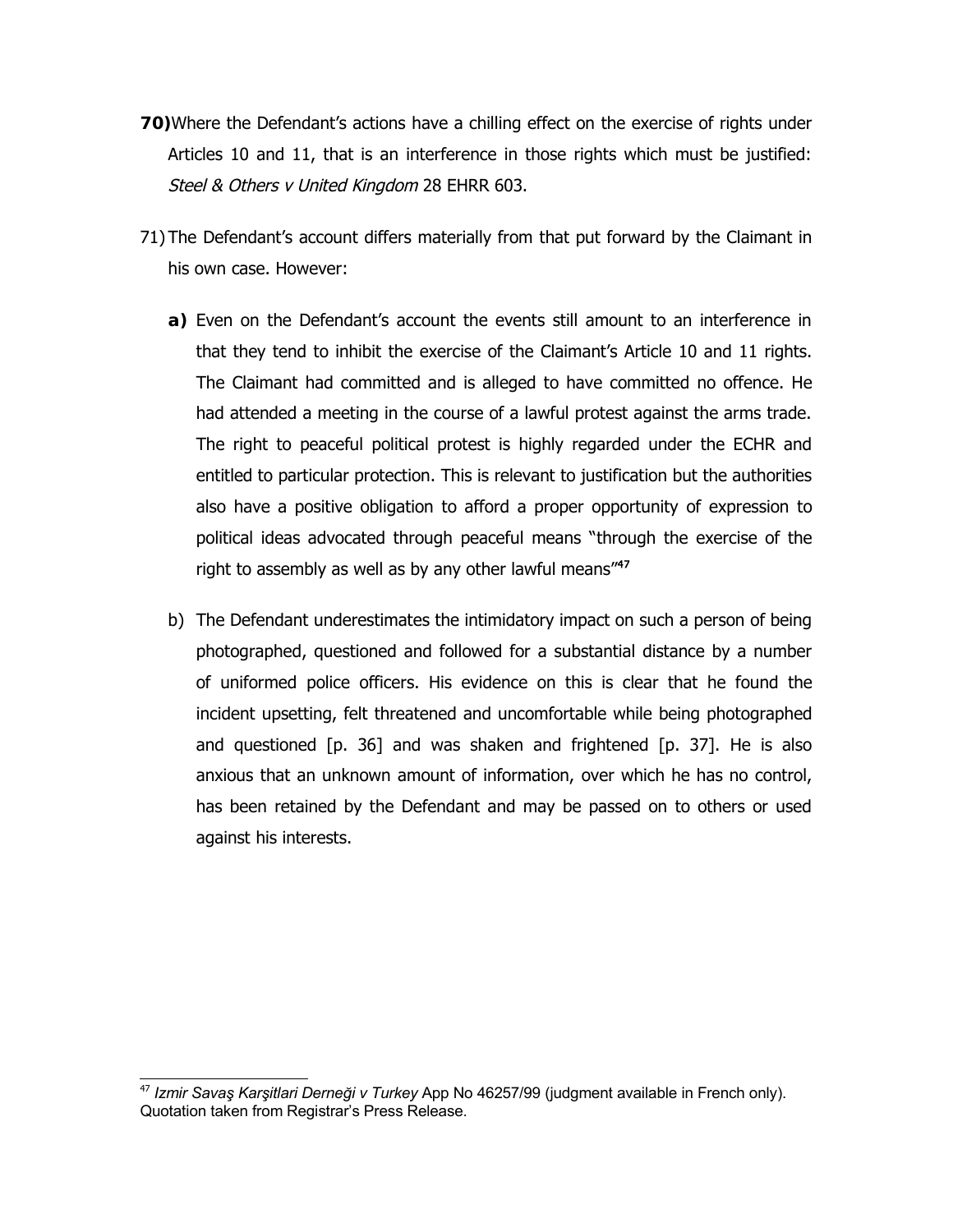- c) The Claimant's evidence does not stand alone. The tactics used on this occasion have also been deployed in other cases. Specific examples are given in the statement of Alex Gask at  $pp 41 - 42$ . The action on this occasion forms part of a pattern where photographs are taken at close range, sometimes using flash. The effect is that "this caused those present to feel intimidated and as if they were doing something wrong". This evidence, and the effect on the protesters has not been disputed by the Defendant.
- 72) It is not necessary for the Claimant to show that his conduct has actually been affected by the process of taking photographs and the retention of information as long as it is liable to have that effect. In *Segerstedt-Wiberg* (above), the ECtHR held at para 107:

"The Court, for its part, considers that the applicants' complaints under Articles 10 and 11, as submitted, relate essentially to the adverse effects on their political freedoms caused by the storage of information on them in the Secret Police register. However, the applicants have not adduced specific information enabling it to assess how such registration in the concrete circumstances could have hindered the exercise of their rights under Articles 10 and 11. Nevertheless, the Court considers that the storage of personal data related to political opinion, affiliations and activities that is deemed unjustified for the purposes of Article 8 § 2 *ipso facto* constitutes an unjustified interference with the rights protected by Articles 10 and 11..."

**73)**This passage refers to the retention of information that is "unjustified" under Article 8(2) but that is not an essential ingredient in whether or not there is a prima facie interference with rights protected by Articles 10 or 11. It is obviously relevant to justification<sup>[48](#page-26-0)</sup> but knowledge of the existence of information on the secret police register will tend to have an inhibiting effect on the exercise of those rights whether or not the retention of that information is justified in Article 8 terms. In this case, the effect is amplified by the Defendant's evidence that it would probably have retained the Claimant's photographs for longer if he had subsequently attended DSEi.

## Justification

<span id="page-26-0"></span><sup>48</sup> On facts such as those in *Segerstedt-Wiberg* (and in this case) the threshold for justification under Articles 10 and 11 is likely to be higher than that under Article 8 (for reasons given below). It follows that retention that is not justified under Article 8 will not be justified under Article 10 or 11.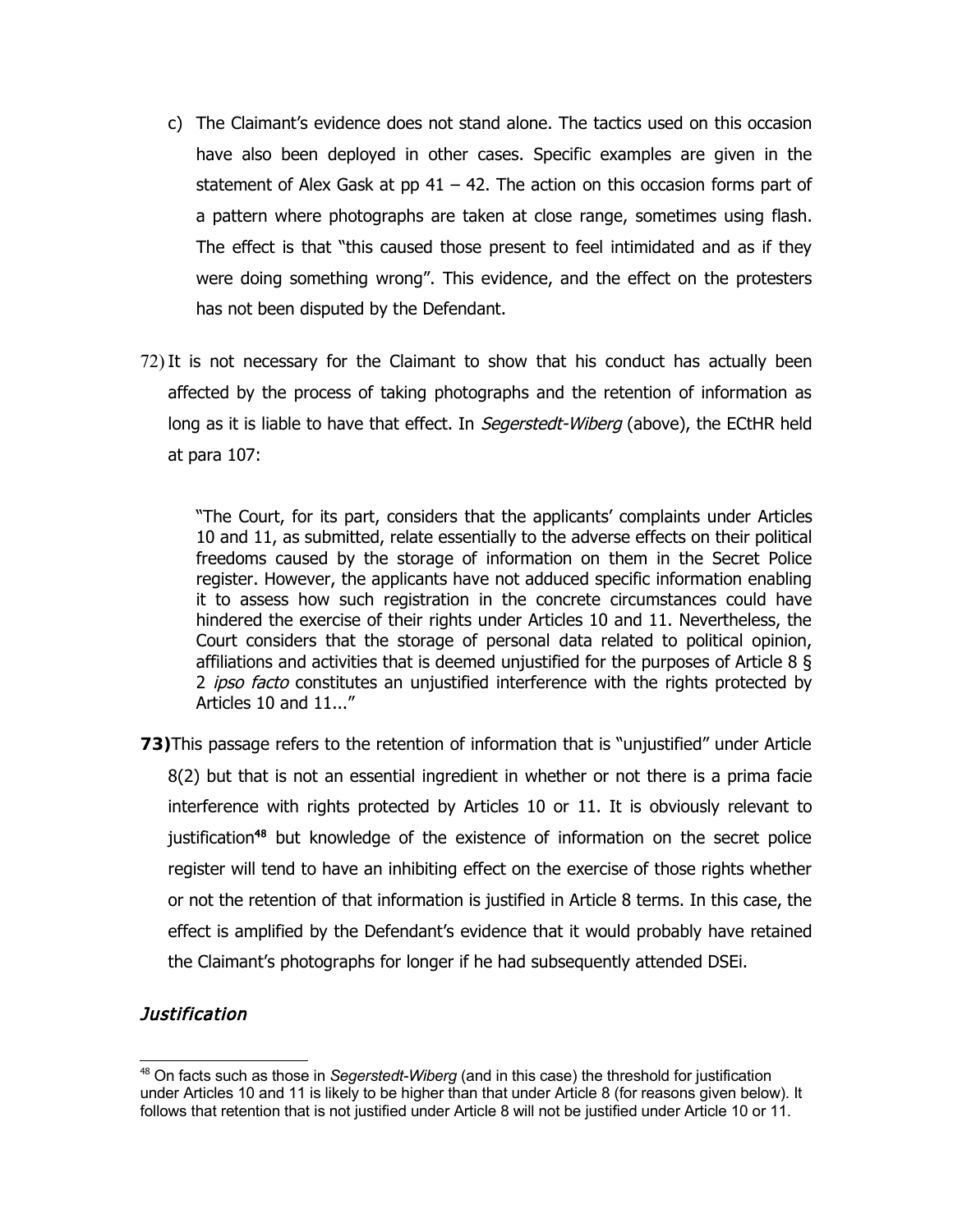**74)**Where, as here, the interference involves an interference with the Claimant's rights of political free speech or freedom of association protected under Articles 10 and 11, then the reasons for the interference must be "convincingly established"[49](#page-27-0). Political free speech "is a freedom of the very highest importance in any country which lays claim to being a democracy. Restrictions on the freedom need to be examined rigorously by all concerned, not least the courts<sup>"[50](#page-27-1)</sup>. This is particularly the case where (as here) the restrictions in issue will tend to have an impact beyond the individual case and are likely to have a chilling effect, inhibiting the exercise of the rights by others:

"The most careful scrutiny on the part of the Court is called for when, as in the present case, the measures taken or sanctions imposed by the national authority are capable of discouraging the participation of the press in debates over matters of legitimate public concern" Bladet Tromso and Stenaas v Norway (2000) 29 EHRR 125, para 64.

- **75)**The fact that the Claimant was a member of a small campaigning group rather than the press does not affect the extent of protection to be afforded to his rights to free expression (Steel v UK, para 89).
- **76)** The same arguments as to justification as are set out in relation to Article 8 apply in relation to Articles 10 and 11.

## Article 14

**77)**In order for Article 14 to apply the discrimination alleged must be within the ambit of one of the other convention rights. A tenuous connection is not enough but otherwise there is no "brightline" distinction between what is within the ambit and what is not (*Secretary of State v M* [2006] UKHL 11 per Lord Brightman at para 60). The measures complained of must be "linked to the exercise of the right" (ibid para 59).

<span id="page-27-1"></span><span id="page-27-0"></span><sup>49</sup> *Autotronic AG v Switzerland* 12 EHRR 585 at para 61 (Article 10) and *Öllinger v Austria*, App No 76900/01, 29 June 2006, para 36 (Article 11). Thus an interference could in theory be justified under Article 8 but not under Article 10 or 11 where the threshold is higher. This does not follow in this case because on analysis the reasons offered by the Defendant are insufficient in any case. <sup>50</sup> *Pro-life Alliance* [2004] 1 AC 185 at para 8.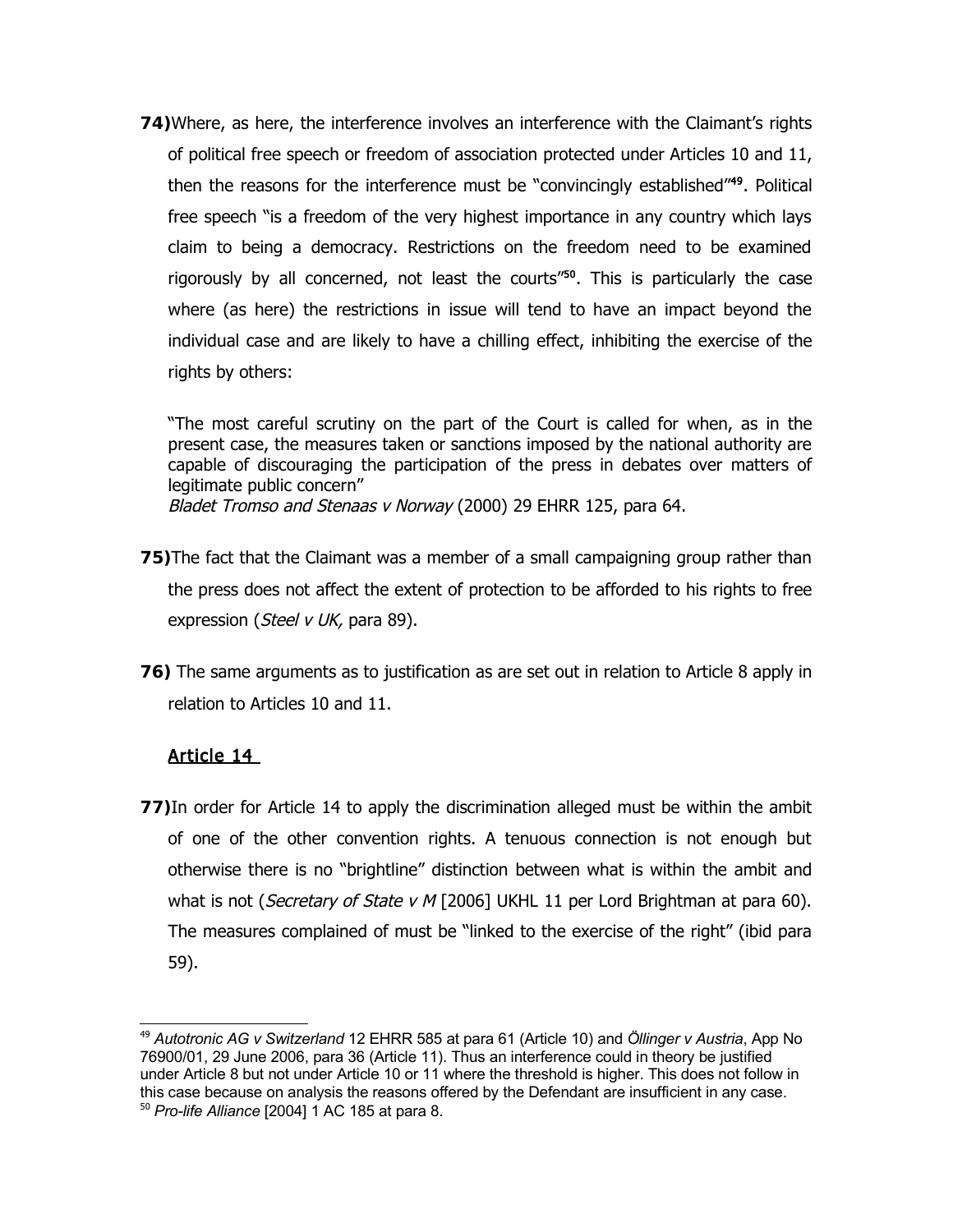- 78) The facts here are linked to the exercise of the Claimant's Article 10 and 11 rights because the photography complained of occurred in the course of and as a result of the exercise by him of those rights. They are within the ambit of his Article 8 rights because Article 8 embraces personal details such as a person's name or their image. Even if there has been no interference with those rights the taking and retention of that data falls within Article 14.
- 79) The Defendant was in an analogous situation with others with whom he compares himself. This is a typical case where this question merges with the alleged reason for and justification for the discriminatory treatment (see the observations of Baroness Hale in *Ghaidan v Godin Mendoza* [2004] 2 AC 557 at para 134 commenting on Wandsworth London Borough Council v Michalak [2003] 1 WLR 617).
- 80) The Claimant is alleged not to be in an analogous group with either members of the public or others who attended the AGM because he was is said to have "been seen associating with a group which included individuals with a history of criminal acts committed in the course of protests" [AOS para 48]. This only takes the Claimant out of the same group as his comparators if it is assumed that the Claimant himself has a propensity to criminal activity because he is also engaged in protest. It is an assumption based on his political beliefs and so is prohibited by Article 14. The same point can be made about very many protesters whose activities are entirely lawful and where there is no reason to believe they will ever commit an offence. The alleged association is insufficient to distinguish the Claimant from members of the public generally or to justify the action taken against him.

## Relief sought

81) The Claimant seeks:

a) An order that any photographs taken of him on 27 April 2005 and any photographic records of him be destroyed, in whatever form and wherever they are currently stored;